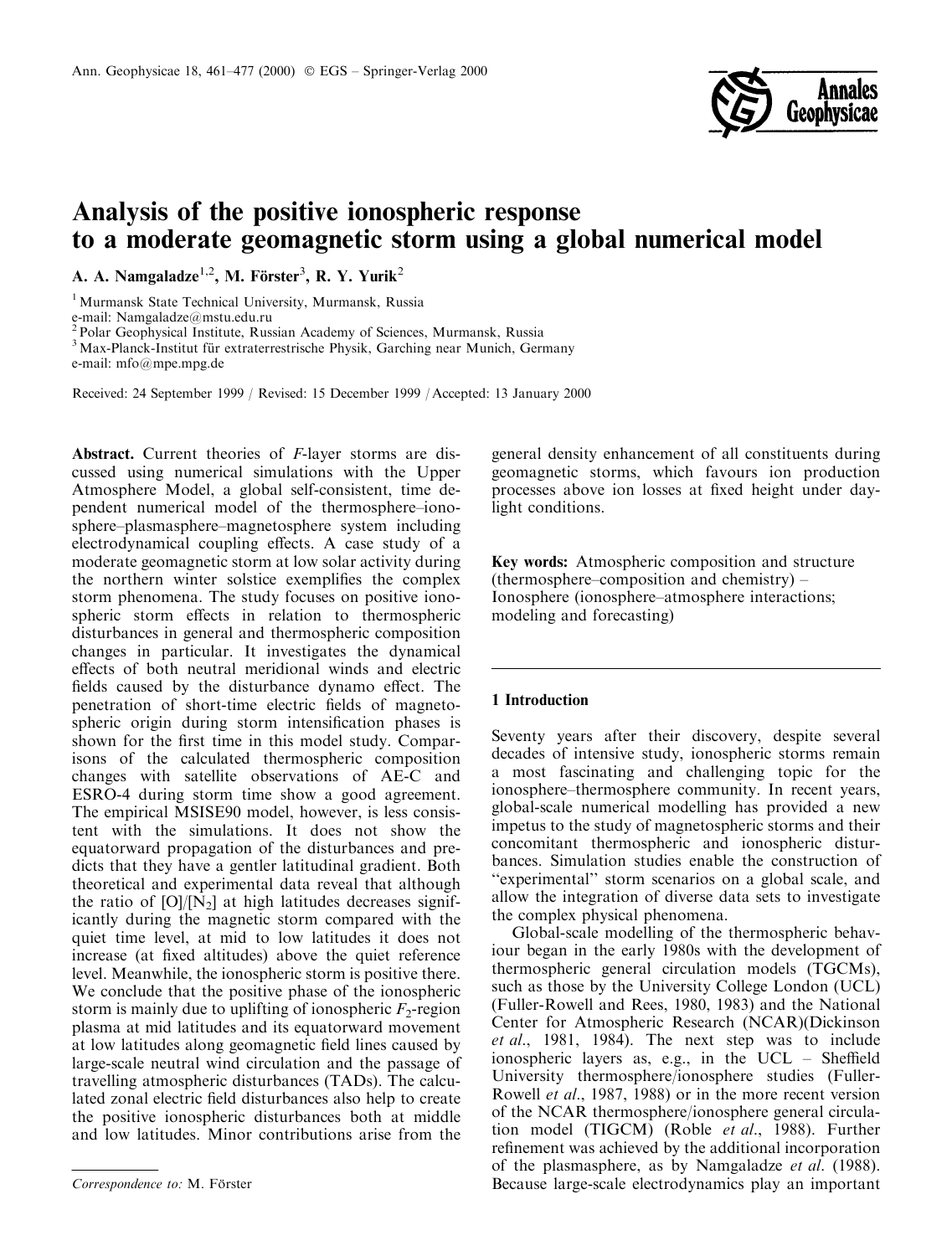role in the neutral and plasma dynamics of the upper atmosphere and in its interplay with the plasmasphere and magnetosphere, further development of the models led to the construction of thermosphere/ionosphere electrodynamics general circulation models (TIEGCMs) as, e.g., by Namgaladze et al. (1991), Richmond et al. (1992) and more recently by Peymirat et al. (1998).

The first coupled numerical modelling studies of the geomagnetically induced thermospheric composition changes and their ionospheric effects were performed by Fuller-Rowell et al. (1987, 1990, 1991) and Rishbeth et al. (1987). More recent work of Fuller-Rowell et al. (1994) and Burns  $et$  al. (1995a, b) provoked the present investigations. Their results led them to conclude that there is a significant enhancement of the  $[O]/[N<sub>2</sub>]$  ratio in the evening sector of the mid-latitude winter hemisphere, providing an essential contribution to the positive storm effect there.

Ionospheric scientists have come to a general understanding of the causes of negative ionospheric storms (electron density depletions at F-layer heights) at high to mid latitudes. They are due to the decreased  $[O]/[N_2]$ ratio within the perturbation zone which develops during magnetic storms near the auroral ovals. The situation with positive storms (electron density enhancements) is quite different.

Our study focuses on positive ionospheric storm effects. It investigates the relative role of thermospheric composition effects and dynamical forces of the thermospheric winds and electric fields. Preliminary results of our study have been presented in the paper of Förster et al. (1999); in this study we show more detailed numerical results. They comprise global maps of [O], [N<sub>2</sub>], ([O]/[N<sub>2</sub>]),  $N_e$  and wind disturbances at 300 km height as well as  $h_mF_2$  and  $N_mF_2$  for different UT. Further, we present the storm time evolution of the disturbances of neutral mass density, temperature, ([O]/ [N<sub>2</sub>]),  $N_mF_2$ , wind and zonal electric field disturbances at the 1200 MLT meridian.

Section 2 gives a short overview of the current status of this field of research while Sect. 3 presents the numerical modelling task to be tackled in this study. The simulation results are shown in Sect. 4, in Sect. 5 the results are discussed and compared with observations, in Sect. 6 a summary of the work is given.

## 2 Thermosphere disturbances and  $F$ -layer storm effects

Negative ionospheric storms (electron density depletions in the F-layer) are explained almost without exception as a consequence of the decreased concentration ratio [O]/ [N2] during magnetic storms resulting in an ion loss rate enhancement (e.g. Prölss, 1980, 1995, and references therein). The situation with positive ionospheric storms is more complicated. Overviews of various conflicting explanations are given in various review articles (e.g. Matuura, 1972; Danilov and Morozova, 1985; Prölss, 1995, 1997). Many hypotheses have been tried and most rejected (see, e.g. the tabular overview by Prölss, 1995). Currently, there exist a few competing theories to

explain positive disturbances at middle and low latitudes.

The most favoured is the old idea that changes in the pattern of the meridional winds cause a vertical motion of the ionized layer along geomagnetic field lines. An equatorward-directed neutral wind drives ionospheric plasma along the geomagnetic field lines upward to where the ion loss rates are smaller (Jones and Rishbeth, 1971). Disturbance dynamo or other electric fields could result in a similar effect, raising the  $F_2$ -layer height. The changed neutral wind circulation is largely due to increased high-latitude energy input during geomagnetic storms (mainly resulting from Joule heating) inducing the generation of large-scale gravity waves, the travelling atmospheric disturbances (Prölss, 1980). The latter give rise to short-duration, transient positive ionospheric perturbations while the large-scale circulation change associated with upwelling at high latitudes and downwelling at middle and low latitudes leads to a redistribution of the thermospheric constituents. Around the auroral upwelling zones so-called disturbance regions with a decreased  $[O]/[N_2]$  ratio are created. These are moved forward and backward in the meridional direction by changing neutral winds during the course of the day while corotating simultaneously with the Earth (Prölss, 1981). The equatorward latitudinal extent of the disturbance regions is limited by quite sharply defined boundaries (Skoblin and Förster, 1995; Zuzic et al., 1997), inside of which negative ionospheric perturbations can be expected. These mechanisms have been accepted as the principal causes of ionospheric storms for many years.

Neutral gas composition changes at mid to low latitudes have been considered as possible candidates for positive ionospheric disturbances mainly as the result of global-scale modelling efforts in the last decade. The increase of the concentration ratio  $[O]/[N_2]$  was proposed as the main cause for a positive storm phase in these latitudes.

In addition to the hypothetical composition changes at mid to low latitudes there is a general increase of the density of all thermospheric constituents (at fixed heights) mainly due to the globally enhanced thermospheric temperature during geomagnetic storms. Observations reveal that the density increase is proportional for all constituents. The ratio of storm-time to reference measurements during geomagnetically quiet times adjacent to the storm interval  $R(O/N_2) = ([O]/[N_2])_{storm}$  $([O]/[N_2])_{quiet}$ ) proved in general to be near unity (Prölss, 1980; Mikhailov et al., 1995).

However, a positive ionospheric storm effect during daytime is partially caused by the absolute density enhancement of all neutral constituents at fixed heights. For day light conditions enhanced [O] density favours ion production over the loss processes which are enhanced to a lesser degree (see Appendix B of Mikhailov et al., 1995). According to Mikhailov et al.  $(1995)$  this is first true for the longitudinal sector where the first storm onset took place at local night time. Different longitudinal sectors, which are marked by the storm onset time, therefore exhibit distinct F-layer positive storm mechanisms.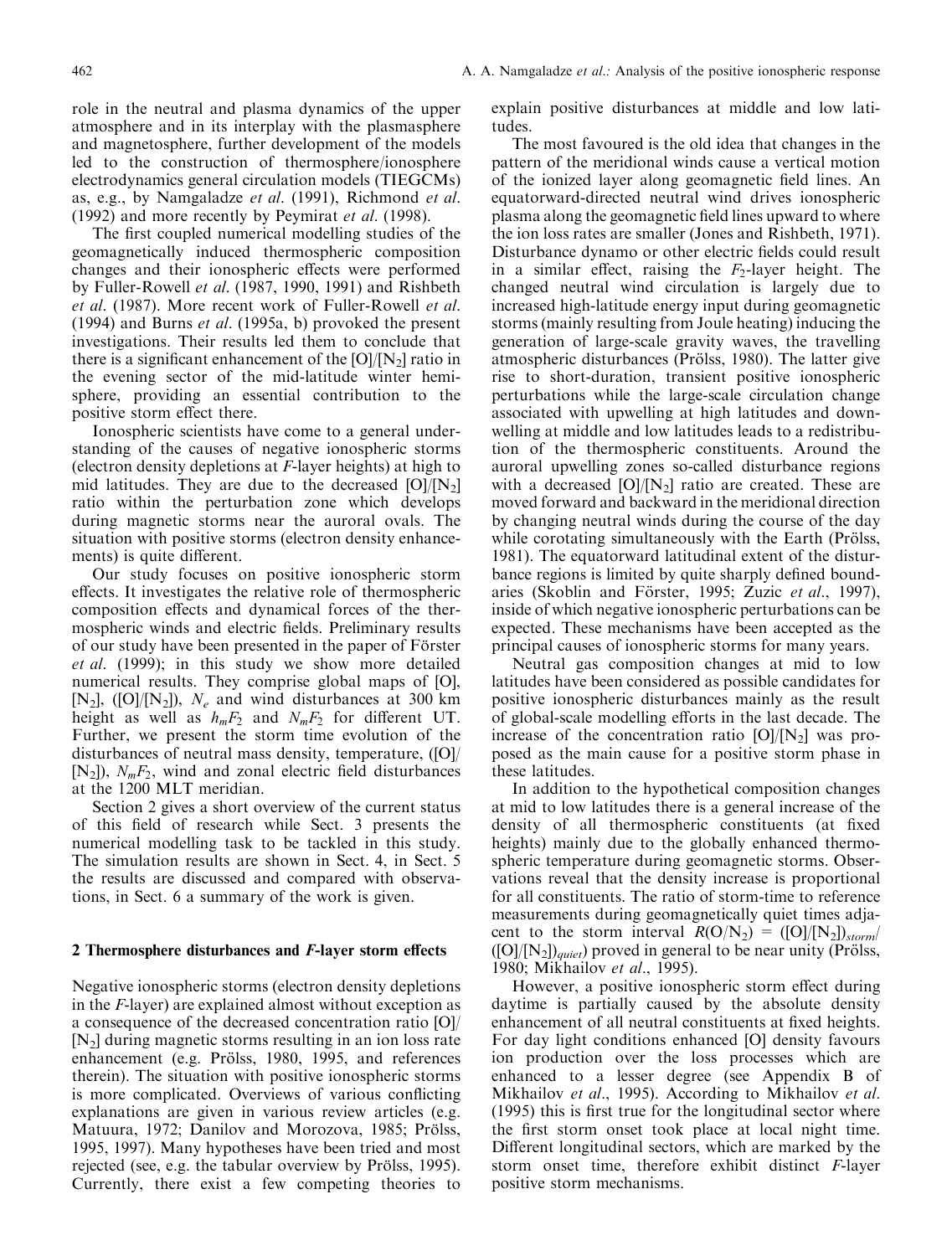Finally, nonthermal effects must be taken into account for thermospheric storms, especially during their initial phase. Thermospheric upwelling leads to enriched densities of heavier neutral constituents at higher altitudes whereas downwelling results in their depression and in a relative enrichment of lighter constituents. These vertical transport processes are accompanied by distortions of the barometric height distribution, mainly of the minor gases. They are responsible for nonthermal effects as first reported by Prölss (1982).

#### 3 The upper atmosphere model simulations

 $\mathbf{R}$ 

 $(nT)$ 

ă

To test these hypotheses, we performed numerical simulations for the magnetic storm of  $24-27$  January, 1974, to obtain the global pattern of its thermospheric and ionospheric effects. This storm interval has the advantage that both good neutral gas in situ measurements from the AE-C and ESRO-4 satellites and some plasma observations are available. The neutral gas behaviour of the storm interval was analyzed in detail analytically [e.g. Wei and Förster, 1989).

The geophysical situation is shown in Fig. 1. The storm commencement at 2245 UT on January 24 was followed by a moderate storm which reached its main phase by the end of January 25 with a minimal Dst-value of  $-65$  nT. It is a typical moderate northern

winter solstice storm during low solar activity conditions  $(F_{10.7} = 80).$ 

The global self-consistent model of the thermosphere, ionosphere and protonosphere (GSM TIP) was developed at the Western Department of IZMIRAN (formerly Kaliningrad Observatory) of the Russian Academy of Science (Namgaladze et al., 1988, 1991). For given input data (possibly time dependent) the model calculates the time dependent global threedimensional structure of the temperature, composition  $(O_2, N_2, O)$ , and vector velocity of the neutral atmosphere and of the densities, temperatures, and vector velocities of atomic  $(O^+, H^+)$  and molecular  $(N_2^+, O_2^+)$  $NO<sup>+</sup>$ ) ions and electrons as well as the two-dimensional distribution of the electric field potential of both dynamo and magnetospheric origin. More recently this model has been modified at the Polar Geophysical Institute in Murmansk and at the Murmansk State Technical University for investigations of high-latitude phenomena. The latitudinal resolution of the model has been increased and the magnetospheric block (code unit) has been incorporated into the model. This block calculates the density, pressure and drift velocity of the hot ions of the magnetospheric plasma sheet as well as the region 2 field-aligned currents (FACs). This Murmansk version of the global model is called the Upper Atmosphere Model (UAM). It has been described in detail by Namgaladze *et al.* (1998b). Some recent results



Fig. 1. Geomagnetic activity indices Kp (*upper panel*), Dst (*middle*), and the hourly AE index (bottom, left scale in nT) as well as the cross-polar cap potential drop  $\Delta \Phi_{PC}$ (right scale, kV) estimated from AE as the model input parameter according to the formula by Weimer et al. (1990) averaged between Northern and Southern Hemispheres versus UT for the time interval 24±26 January, 1974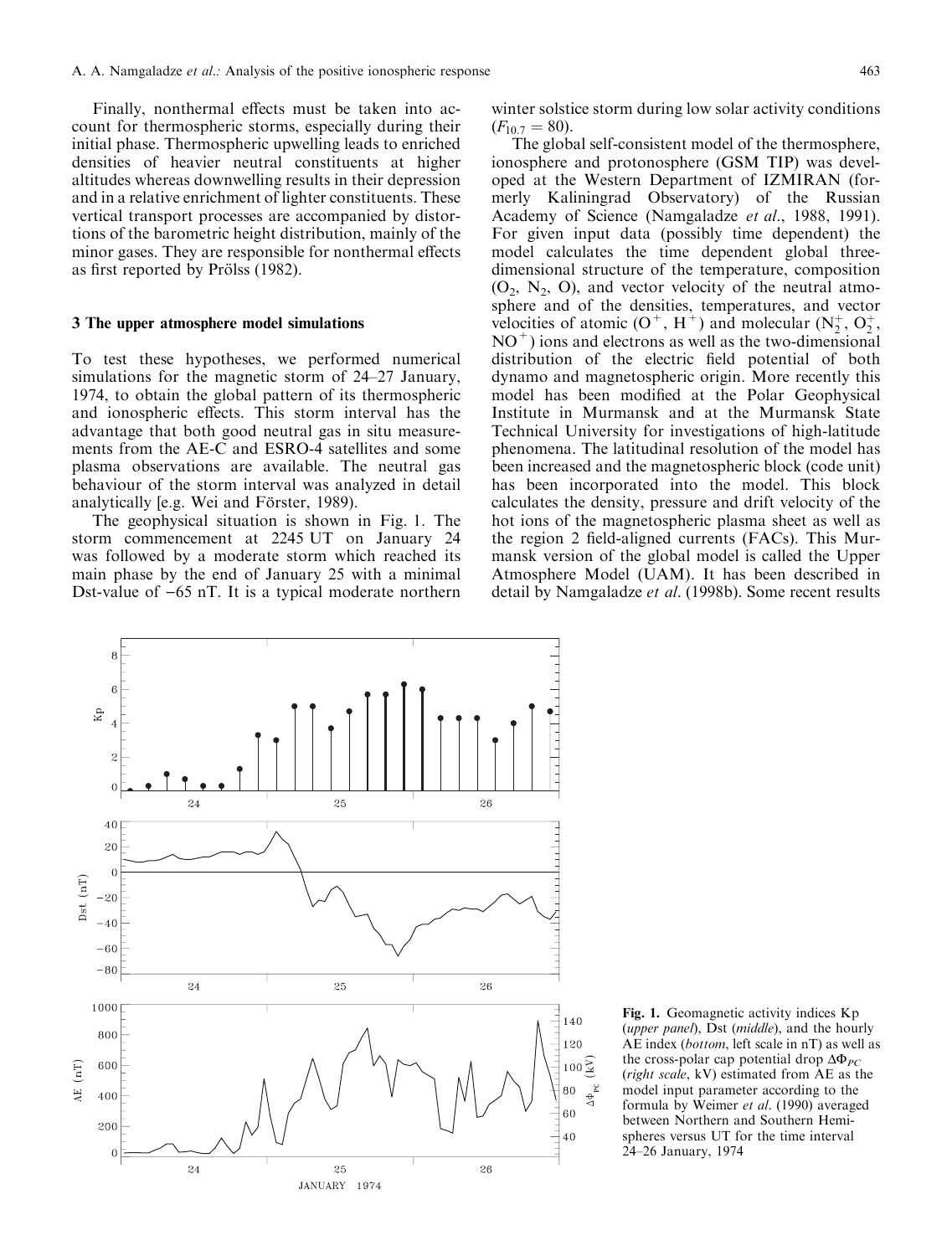obtained by the UAM have been presented by Namgaladze et al. (1996, 1998a, c), Volkov and Namgaladze (1996), Hall et al. (1998), Leontyev et al. (1998) and by Korenkov et al. (1996a, b) with the GSM TIP model variant with the same generic provenance.

In the present study the solution is performed numerically with the UAM on a global grid with a resolution of 2° in latitude and 15° in longitude for all thermospheric and ionospheric parameters in a spherical geomagnetic coordinate system. In the vertical dimension, the thermospheric and lower ionospheric code uses 30 grid points between 80-km and 520-km altitude above the Earth's surface. The upper ionospheric part of the code  $(F_2$  region and protonosphere) has variable spatial steps along the geomagnetic field lines from a base altitude of 175 km to a maximum distance of 15 Earth radii. We assume that the field lines with  $L > 15$  (L parameter of McIlwain) are open and the field lines with  $L \leq 15$  are closed and are electrical equipotentials. The offset between the geographic and geomagnetic axes of the Earth is taken into account. Model inputs are (1) the solar UV and EUV spectra, (2) the precipitating electron fluxes, and (3) the cross-polar cap potential drop ( $\Delta \Phi_{PC}$ ).

It has long been clear from the results of simulations with the UAM that upper thermosphere and ionosphere processes are mutually coupled, and it is necessary to model the interaction of the thermosphere-ionosphereplasmasphere processes as a system. In this study, the numerical values of the parameters of the coupled system were calculated for the geophysical conditions of the experiment with the help of the UAM in its complete theoretical variant, i.e., including the thermospheric block to calculate the neutral gas composition, temperature, and dynamics. In this way, all parameters were calculated self-consistently. For the purpose of comparison of theoretical model predictions, the complex model is also run with the empirical MSISE90 model replacing the thermospheric temperature and composition calculations while all other model blocks were kept as before.

To obtain a prestorm reference level, the model was run first for several days under geomagnetically quiet conditions  $(Kp = 1, Ap = 4.0)$  as were typical for the interval January  $22-24$ , 1974, prior to the storm. The storm day simulation commenced at 0000 UT and was run throughout the whole day with the observed indices of January 25, 1974 as input parameters. The crosspolar potential ( $\Delta \Phi_{PC}$ ) is estimated from the hourly AE index according to formula (16) in Weimer et al. (1990), averaged between northern winter and southern summer hemispheres. It serves as the main model input parameter. There is a gradual increase of the energy input in the course of the storm day with several intensifications (near 07 UT and again near 13 UT) resulting in a maximum of the main phase (as measured by  $K_p$  and Dst) just prior to midnight (compare Fig. 1). The precipitating 3 keV electron fluxes are taken in proportion to the plasma sheet ion density and normalized to the empirical data of Hardy et al. (1985). The precipitating soft  $(0.2 \text{ keV})$  electron fluxes are taken into account as well according to Hardy et al. (1985).

#### 4 Numerical modelling results

The numerical simulation results of the neutral composition changes agree in general with observations of the AE-C and ESRO-4 satellites and with the MSISE90 model. Figures 2–4 present model results of some important thermospheric parameters while Figs. 5, 6 and 7 illustrate the response of the ionospheric parameters and the neutral wind pattern respectively. The UT variation of some thermospheric and ionospheric parameters for the 12 MLT meridian during the storm day is shown in Fig. 8. It gives a vivid impression of the complex dynamical changes in the disturbed thermosphere and ionosphere during the storm development.

# 4.1 Thermospheric constituents

Figure 2 compares the global neutral oxygen distribution disturbances at four different storm time moments of January 25, 1990 (0700, 1500, 1800, and 2400 UT from top to bottom). The plots are given in the geomagnetic coordinate system for both the empirical thermospheric MSISE90 model on the left hand side of Fig. 2 and the full theoretical model run on the right side. The Sun's position (circle) and the geographic poles (squares) are shown on the midday-midnight meridian. The other dashed lines indicate the geographic equator and the terminator to illustrate the solar illumination conditions. The colour-coded disturbance level is related to the geomagnetically quiet prestorm day as explained already. It shows the storm to quiet density ratio at the fixed altitude of 300 km.

The differences in the [O] disturbance pattern development between the MSISE90 predictions (Fig. 2, left side) and the theoretical model run (Fig. 2, right side) are clear. While MSISE90 predicts maximal [O] disturbances near the geographic equator for each of the storm phases shown at different UT moments, the UAM suggests a propagation of the disturbances from auroral latitudes toward the equator in the course of the storm development. Only near the end of the main storm phase do the two [O] disturbance patterns approach similar distributions. The largest positive disturbance amplitudes are recorded in the local time sector between midnight and sunrise, where the theoretical model run reaches slightly larger absolute values (2.4-fold compared with 1.9). Near the auroral zones and above the polar caps the storm time [O] density is diminished with larger absolute disturbance values at the Southern (summer) Hemisphere.

The storm time development of the global molecular nitrogen  $[N_2]$  distribution is presented similarly in Fig. 3. The behaviour of this heavier thermospheric constituent is completely different. Here, the disturbance is confined to high latitudes (larger than  $50^{\circ}$  geomagnetic latitude) and the disturbance amplitudes are much larger at the Northern (winter) Hemisphere. This is due to the larger heating efficiency of the auroral Joule heating processes which maximize in the midnight to dawn local time sector. The disturbance amplitude of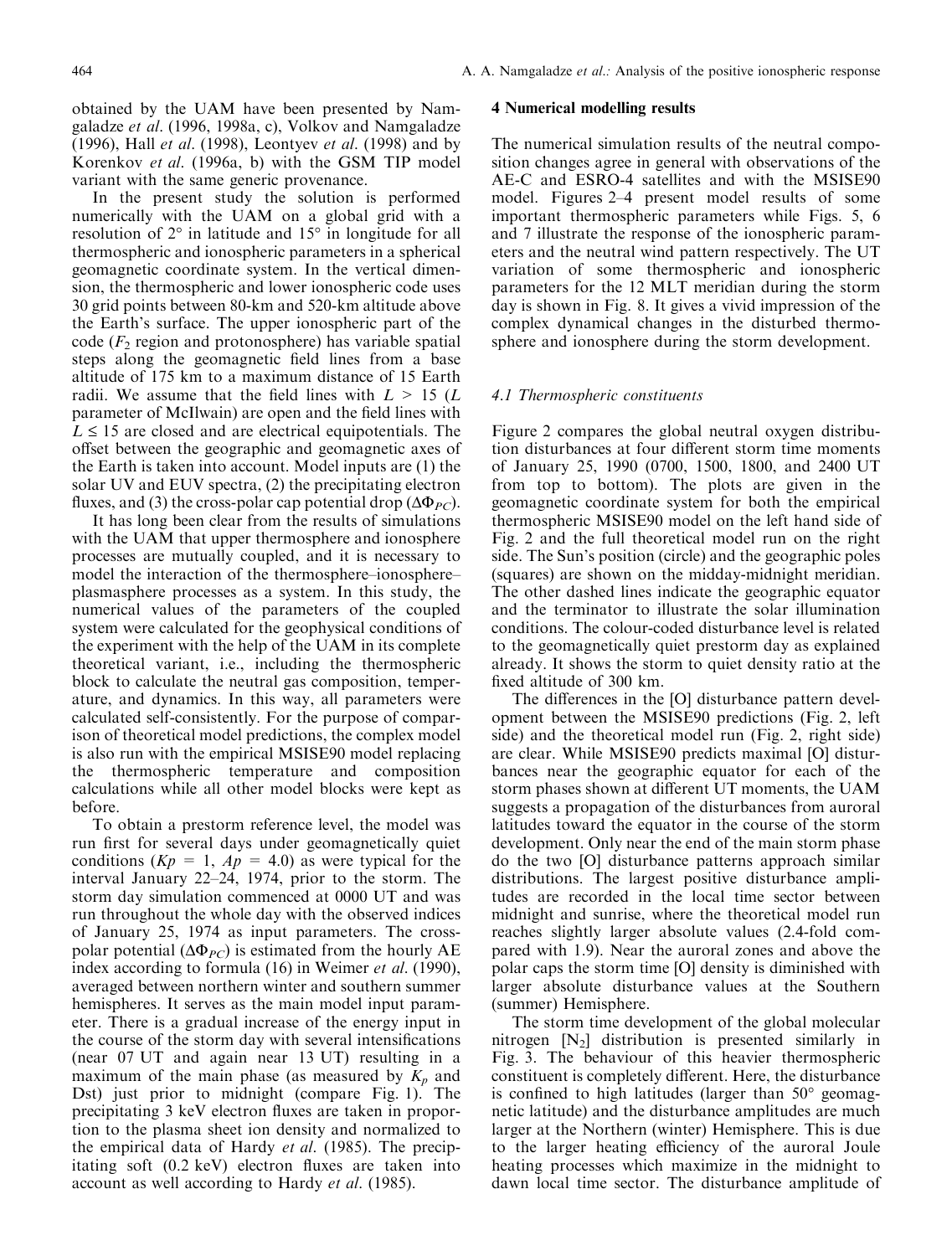

Fig. 2. The geomagnetic maps of the atomic oxygen concentration disturbance (storm to quiet concentration ratio  $R(O) = [O]_{storm}$ )  $[O]_{\text{quiet}}$ ) at height 300 km for 0700, 1500, 1800 and 2400 UT (from top to bottom) on 25.01.1974 calculated using the empirical thermospheric model MSISE90 (left column) and calculated with the full theoretical Upper Atmosphere Model (right). The Sun position is shown by a

the theoretical model run is about twice as large as for the empirical MSISE90 model.

Figure 4 is a combination of the previous two figures. There are shown the disturbance patterns of the  $[O]/[N<sub>2</sub>]$  ratio in the same manner as before and again at the fixed altitude level of 300 km. This important thermospheric parameter has a strong relationship to ionospheric parameters as it determines to a great extent the photochemical source and loss processes of the ionized particles. The white area indicates a practically unchanged ( $\Delta R/R < 7.5\%$ ) ratio of the two main thermospheric constituents  $[N_2]$  and  $[O]$  (but not the absence of density changes at all of the individual species). This neutral composition ratio appears to be near (and less than) unity for most mid to low latitude regions.

circle together with midday and midnight geographic meridians, the terminator and the geographic equator. The linear colour scale on top of the figure was used for both columns of plots while the actual maxima value of each side are given in the *upper left* and *right corners*, respectively

The MSISE90 disturbance values (Fig. 4, left side) and the results of the theoretical model run (Fig. 4, right side) are similar but also exhibit essential differences. First, there is a quantitative discrepancy by a factor of about two with a larger disturbance ratio in the UAM results. But there is also a qualitative difference in that the MSISE90 disturbance pattern seems to develop at all latitudes simultaneously while increasing only in magnitude during the storm day (see Fig. 4, left). The disturbances in the UAM results, on the other hand, develop first near the auroral zones and broaden then toward lower latitudes as the storm intensifies. Their absolute values are generally smaller (up to one order of magnitude) in the Northern (winter) Hemisphere compared with the Southern (summer) Hemisphere, and in the winter hemisphere their equatorward extent is sharply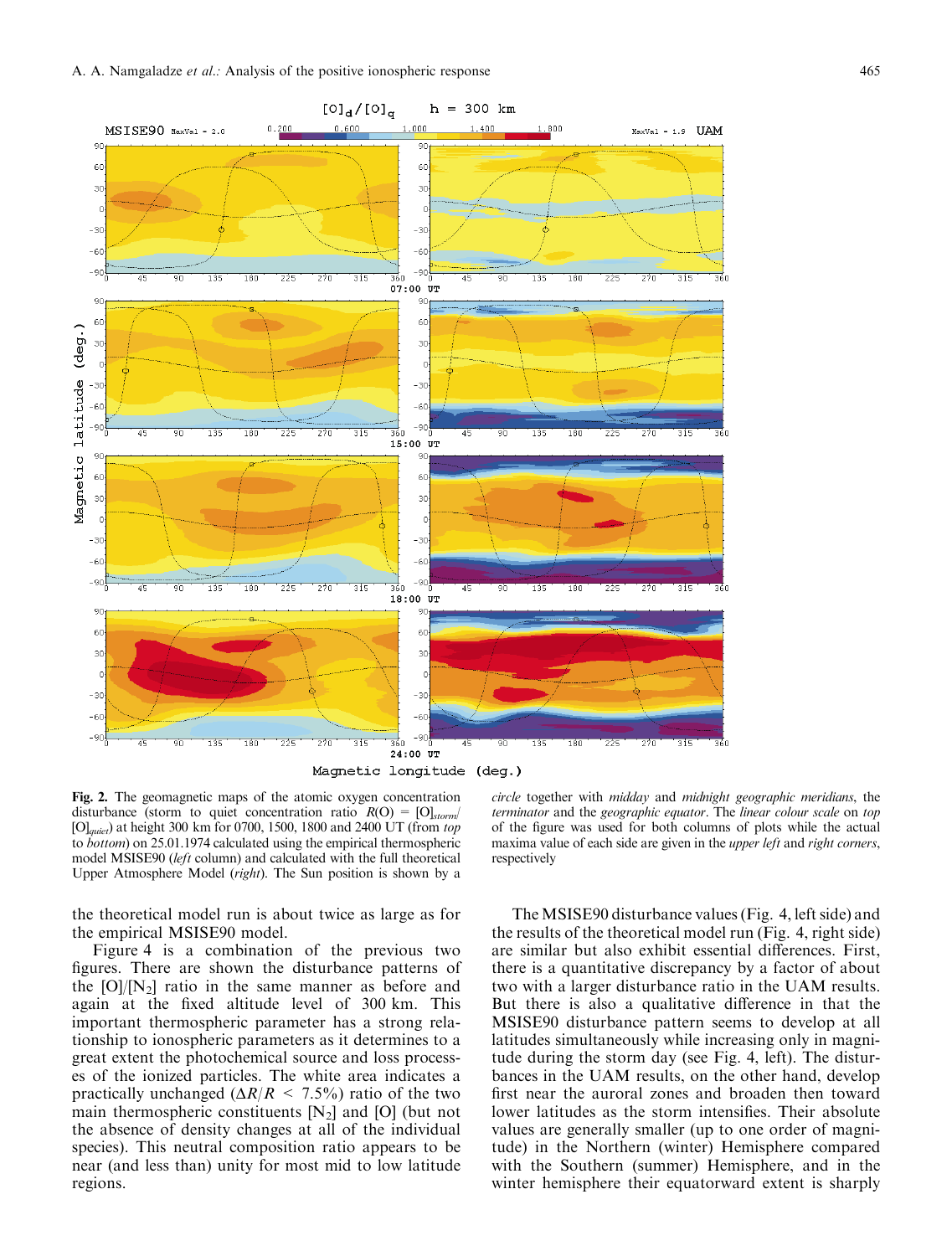

Fig. 3. The same as in Fig. 2 but for the molecular nitrogen concentration disturbance (storm to quiet concentration ratio  $R(N_2) = [N_2]_{\text{storm}}/$  $[N_2]_{\text{quiet}}$ 

confined to magnetic latitudes larger than about 50°. However, in the summer hemisphere the boundary is less steep, and extends much more equatorward at certain longitudes in the sector between midnight and dawn meridians. All these calculated features are in excellent agreement with averaged ESRO-4 satellite data (Prölss, 1993) and the empirical model of Zuzic et al. (1997).

The perturbation zones of the  $[O]/[N_2]$  ratio (Prölss, 1981) are generally accepted as the main cause for negative ionospheric storms in the  $F_2$ -layer which are mostly confined to higher latitudes. The northern (winter) perturbation zone resulting from the MSISE90 model is less sharp than those suggested by the theoretical model results and extends to lower magnetic latitudes (down to about 30°, see Fig. 4, left).

## 4.2 Ionospheric dynamics

Figure 5 explores the model results of the ionospheric block of the UAM. It shows electron density distur-

bance patterns, i.e., the ratio of electron density during the storm to the geomagnetically quiet reference values. On the left hand side of Fig. 5, the  $N_e$  disturbance is shown at the fixed height of 300 km and for the same storm time moments as in Figs.  $2-4$ . The right hand panels present the corresponding disturbance patterns at the  $F_2$ -layer peak height, i.e. the  $N_mF_2$ (disturbed)/  $N_mF_2$ (quiet) values. Therefore, resulting electron density enhancements (positive storm effects) or depletions (negative storm effects) can directly be compared with the corresponding neutral gas disturbance patterns of the previous figures. During this first storm day (25 January), positive storm effects are more evident in the Northern (winter) Hemisphere than in the Southern (summer) Hemisphere. The  $N_e$  increases at the fixed altitude of 300 km (Fig. 5, left side) are more pronounced during local daytime hours but the largest amplitude with a maxima value of 4.0 (as indicated in the upper left corner of the figure) is observed in a thin latitudinal strip near the winter auroral zone. Conversely,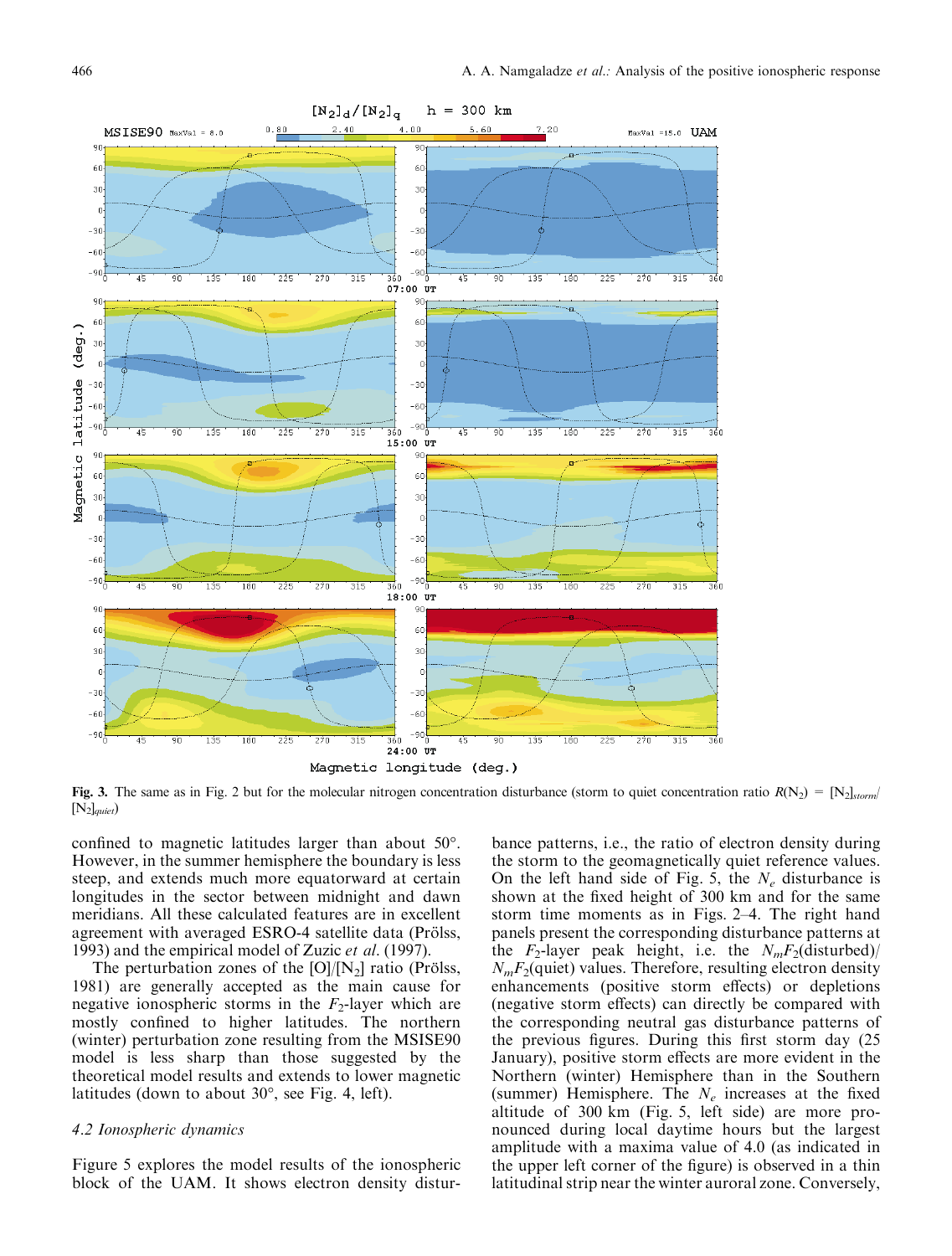

Fig. 4. The same as in Fig. 2 but for the neutral composition disturbance  $R(O/N_2) = ([O]/[N_2])_{\text{atom}}/([O]/[N_2])_{\text{quiet}}$ 

 $N_e$  depletions predominate at subauroral to midlatitudes, especially during the local nighttime hours of the first storm day.

Ionospheric storm effects are generally referred to the  $F_2$ -layer peak maximum height  $(h_mF_2)$ . Thus we show in the right panels of Fig. 5 the respective  $N_mF_2$  disturbance patterns for the same UT times as for the fixed height plots of the left side. In general, the patterns are quite similar to each other but with some characteristic differences in the amplitudes. The largest positive disturbance amplitudes of  $N_mF_2$  are found during nighttime hours (especially after local midnight) at middle and low latitudes. Negative storm effects are confined to subauroral latitudes at the Northern (winter) Hemisphere (both during daytime and nighttime) and extend toward midlatitudes at the Southern (summer) Hemisphere. Figure 6 gives an additional information about the changes of the  $F_2$  layer in the course of the storm. The upper panel of Fig. 6 shows the quiet global plot of the  $h_mF_2$  at the beginning of the model run (0000 UT) while

the lower panel shows their pattern at the end of the main phase (2400 UT). The quiet daytime  $h_mF_2$  values at midand low-latitudes are about 50 km below the nighttime ones which are close to our reference level of 300 km (exept of the equatorial areas near 90° and 150° magnetic longitude where  $h_mF_2$  can reach more than 600 km). An average uplifting of  $h_mF_2$  by about 50 km can be observed during storm time. In terms of electron density changes this is more significant for the nighttime mid- to low-latitude ionosphere.

Maximal daytime positive storm effects are seen between 30° and 50° magnetic latitude in the winter hemisphere at 1800 UT and 2400 UT (third and fourth panel in Fig. 5), i.e., during the main phase of the storm development.

A more detailed analysis of the relation between negative F-region electron density disturbances and the corresponding thermospheric density patterns reveals that they are not exclusively correlated with the neutral composition behaviour. They are influenced by electron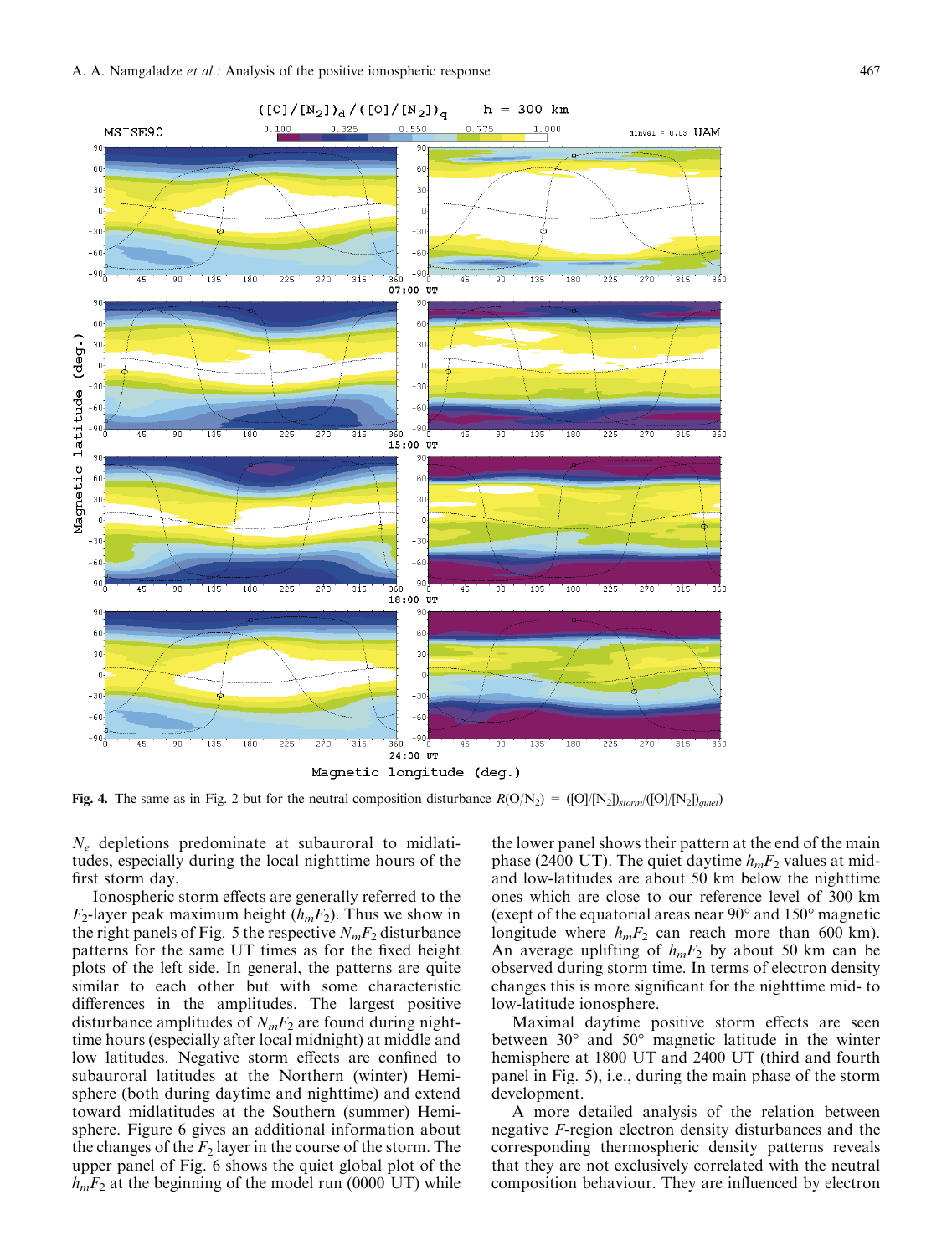

Fig. 5. The electron concentration disturbance patterns (storm to quiet concentration ratio) for the same moments of UT as in Figs. 2, 3 and 4. On the *left* they are shown with respect to the same fixed height of 300 km as in the previous figures while the right side panels show

precipitation and electromagnetic ion drift effects (ion transport and heating) at higher latitudes mainly in the Northern winter Hemisphere. By the end of the first storm day a negative storm phase is developing at middle and low latitudes of the Southern Hemisphere during local daytime hours (bottom panel in Fig. 5).

Positive ionospheric storms are often related to the action of disturbed meridional neutral wind. To investigate this, Fig. 7 shows the corresponding disturbance neutral wind pattern (i.e., the difference between the storm and quiet time values) for the same storm time

the corresponding density ratios at the  $F_2$  layer peak height  $(N_mF_2)$ . The *linear colour scale* on *top* indicates the disturbance level: positive storm effects are shown with *yellow* to *red colours* while negative effects are represented by blue to grey ones

moments as in the previous figures. The largest amplitudes of the disturbance neutral wind are found within the auroral zones in the evening sector. There the neutral winds are strongly westward directed as a consequence of the strong coupling with the storm-time magnetospheric convection pattern which has its sunward directed return flow at auroral and subauroral latitudes. The coupling between the neutral gas and the plasma component is most intense in the afternoon to evening sector due to the high plasma density and the supporting action of the neutral gas corotation with the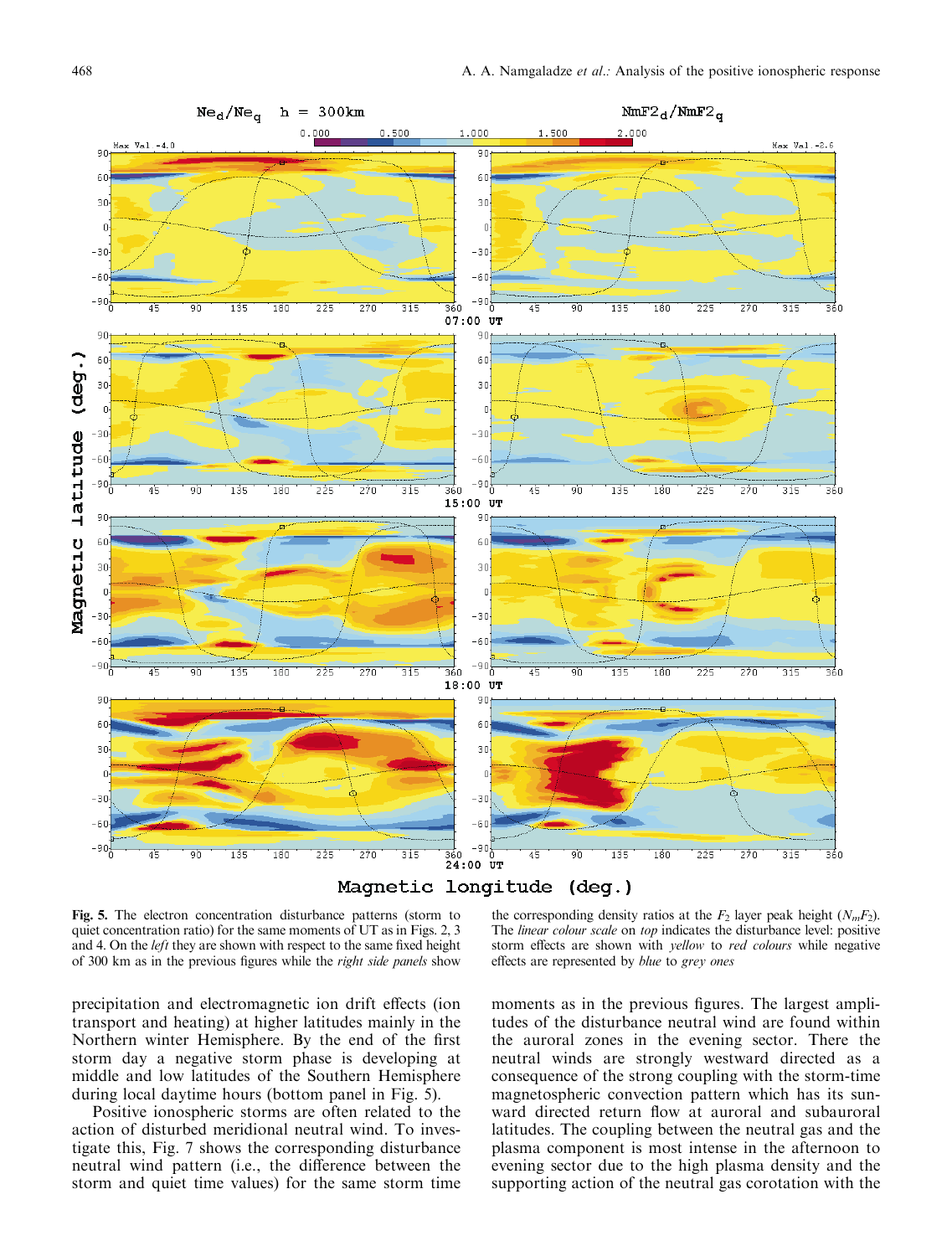

Fig. 6. Peak height of the  $F_2$  layer ( $h_mF_2$ ) at 2400 UT for quiet (upper panel) and disturbed (lower panel) conditions at the start and the end of the modelled day, respectively

Earth. The zonal disturbance wind amplitude in general exceeds the meridional component by a considerable amount and reaches about  $500 \text{ m s}^{-1}$  in our case. The meridional disturbance wind is less by a factor of about 3 to 5 and is mostly directed equatorward, i.e. away from the auroral heating zones, as could be expected. It is modified only by the action of the Coriolis force.

# 4.3 Temporal variations

The global dynamical response of the thermosphere and ionosphere to magnetospheric forcings is illustrated in Fig. 8 for the 1200 MLT meridian. Neutral mass density variations (upper panel) and neutral temperature changes (second panel) versus UT of the storm day are shown at the fixed altitude level of 300 km.

Every increase of magnetospheric energy input which manifests itself in a rapid enhancement of the cross polar cap potential triggers the generation of atmospheric gravity waves in the auroral zones. It is due to enhanced particle precipitation fluxes and an intensification of the auroral current systems and their dissipation (Joule heating) at high latitudes. In Fig. 8 this can be observed at 07 UT and again at 13 UT. The waves from both hemispheres propagate toward the equator and arrive there with a characteristic time delay of about 4 h. This corresponds to a wave velocity of about 580 m  $s^{-1}$  which is characteristic for gravity waves Prölss (1997).

The relative density enhancement has its maximal value at the end of the main phase of the storm, when the density enhancement comprises the whole globe.

The neutral temperature disturbance pattern is quite different from the density pattern. Here, the largest



Fig. 7. The same as in Fig. 5 but for the horizontal thermospheric wind disturbance (storm minus quiet velocity, m  $s^{-1}$ )

relative temperature enhancements occur at high latitudes near the auroral ovals, increasing in magnitude with storm time. The latitudinal gradient of the neutral disturbance temperature toward mid and low latitudes is quite steep in the Northern (winter) Hemisphere and is located near about 60° magnetic latitude while in the Southern (summer) Hemisphere it is smooth and extends to lower latitudes (second panel of Fig. 8).

The third panel of Fig. 8 shows the storm-time development of neutral composition changes. The neutral composition ratio  $R$  is larger, and its gradient greater, in the winter hemisphere than in the summer hemisphere, suggesting the gradual expansion of the neutral composition disturbance zones toward mid latitudes during the rising storm activity with wellknown seasonal differences in amplitude and extent. The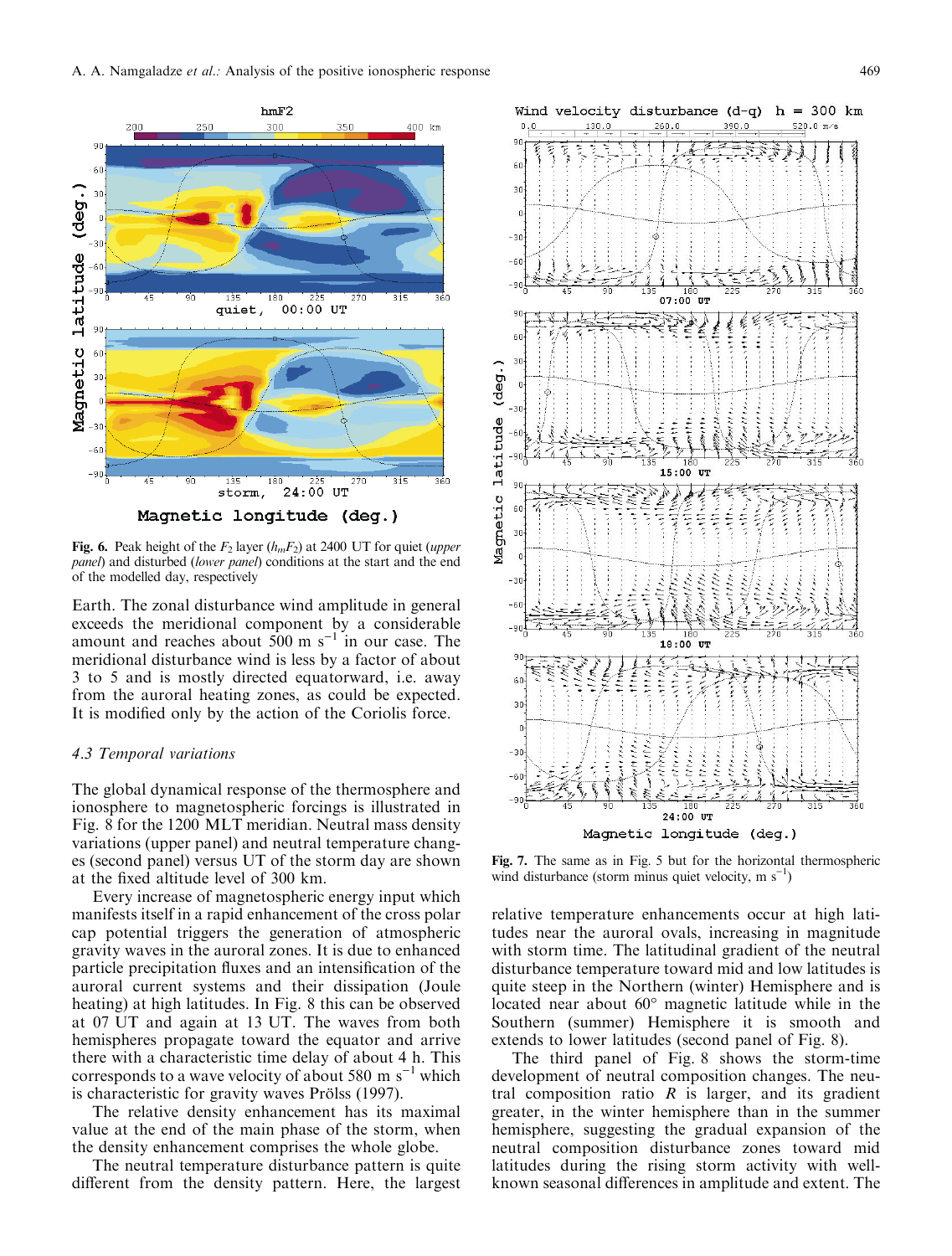1,000



1.450

Fig. 8. The storm time evolution of the neutral mass density disturbance (storm to quiet density ratio, upper panel) and of the neutral temperature disturbance (storm minus quiet temperature, K, second panel) for 1200 MLT at an altitude of 300 km. The third panel shows similarly to Fig. 4 the temporal development of the neutral composition disturbance (storm to quiet ratio of  $[O]/[N_2]$ ), while the *bottom panel* presents the electron density disturbance at the  $F_2$ -layer maximum ( $N_mF_2$ , storm to quiet density ratio) at the background of the horizontal thermospheric wind disturbance (storm minus quiet velocity,  $m/s$ ) for magnetic latitudes  $\leq 50^\circ$  only for clarity reasons. The arrow length indicates the wind amplitude as shown in the *colour* bar of the  $N_mF_2$  disturbance ratio above

maximal disturbance values are found near the northern auroral zone at 2400 UT (end of the main storm phase) and are less than 1/10th of the quiet time reference. The

equatorward disturbance zone boundary at this time is located between 50° and 60°N magnetic latitude and correspondingly we find a quite strong negative electron density storm phase inside the disturbance zone on the winter hemisphere developing after about 1400 UT in parallel to the expansion of the disturbance zone. The composition disturbance boundary at the Southern summer Hemisphere is dragged down to about 40° magnetic latitude and the absolute values of  $R$  are relatively small.

Equatorward of the disturbances zones, there is a broad latitudinal stripe with an apparent undisturbed composition ratio  $(R = 1)$  or values slightly below unity (for fixed altitudes). The corresponding electron density variation at the  $F_2$  maximum shown in the bottom panel of Fig. 8 nevertheless reveals a distinct positive electron density disturbance at these latitudes. It develops over many hours beginning at  $0700$  UT with the first launching of TADs approaching the equator from both hemispheres at about 1100 UT. With the second storm intensification at about 1300 UT the positive ionospheric storm phase is at maximum, especially in the Northern (winter) Hemisphere, and persists for several hours with electron density values which are up to twice as large as the undisturbed reference values. In the Southern (summer) Hemisphere a positive storm phase is also present but is less intense. It disappears there around 2000 UT and is followed by a weak negative ionospheric storm phase (bottom panel of Fig. 8).

The largest disturbance wind amplitudes at midlatitudes are achieved in the Southern Hemisphere during the various successive storm intensifications (see the mid- to low-latitude disturbance wind pattern overlayed at the bottom panel). It is evident from this figure that the short-term (of the order of several hours)  $F_2$  layer density increase (decrease) follows the equatorward (poleward) turning of the thermospheric disturbance wind with a time lag of  $1-2$  hours.

The disturbance wind pattern at the heights of the dynamo-region lead to disturbance dynamo electric fields which in turn have a feedback on the plasma density and the neutral wind dynamics (Fejer and Scherliess, 1995). The magnetospheric electric fields can also partly penetrate to low latitudes during the magnetic storm. The next Fig. 9 shows the calculated storm time variation of the zonal electric field (positive) eastward) disturbance at the 1200 MLT meridian at magnetic latitudes less than 70°. Blue colours correspond to downward plasma drifts and, correspondingly, to negative ionospheric disturbances; yellow-red colours correspond to the uplifting of the plasma and positive ionospheric disturbances, except in the equatorial anomaly region where the upward plasma drift decreases the electron density at the magnetic equator and increases it in the "crests" of the anomaly ("fountain" effect). We can see that at low latitudes, during daytime after 0800 UT, the electric disturbance field helps to create positive ionospheric disturbances whereas at latitudes higher than 40° it supports negative ionospheric disturbances. The latitude of the boundary between these positive and negative electric field effects moves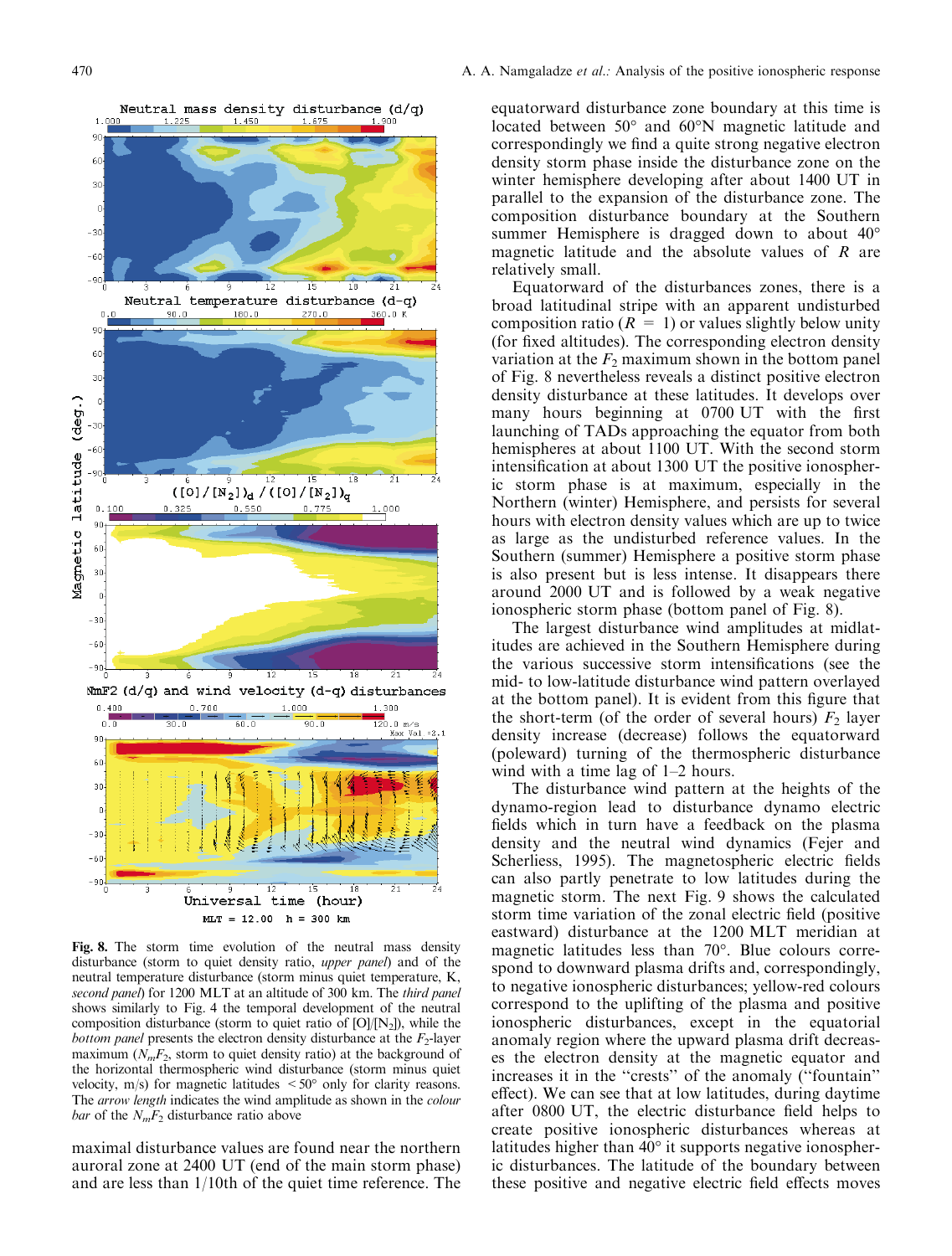



Fig. 9. The storm time evolution of the zonal component of the electric disturbance field (storm minus quiet field values,  $mV$  m<sup>-1</sup>) for 1200 MLT at an altitude of 300 km. The magnetic latitude range is confined to  $\pm 70^{\circ}$  to show mid and low latitude effects

equatorwards during the storm development. However, the electric field disturbances on the daytime side are small at mid and low latitudes. The  $1 \text{ mV m}^{-1}$  corresponds to a vertical drift velocity of  $\sim$ 40 m s<sup>-1</sup> at the magnetic equator and this velocity decreases proportional to cos  $I(I)$  is the inclination of the magnetic field lines) with increasing latitude.

Figure 10a, b presents for two different times (1250 UT and 2133 UT) a direct comparison of our modelled composition variations (solid curves) with satellite measurements from AE-C (dashed), the ESRO-4 empirical model of Zuzic et al. (1997) (dotted) and the MSISE90 model (open circles). The ESRO-4 model data reflect a longitudinally averaged behaviour and are for a slightly different altitude (280 km). The meridional profiles are shown along the AE-C orbits at the indicated local times (both at local afternoon) and geodetic longitudes. The correspondence between the modelled meridional composition variation and the measurement is quite good. It reproduces appropriately the meridional gradients of the disturbance zone boundaries and their absolute values. The meridional profiles of the MSISE90 model obviously fail to reproduce the steepness of these gradients. This is presumably the result of statistical averaging of many individual storm periods during the construction of the empirical model as a polynomial series; it smears out any sharp boundary. The empirical model of Zuzic et al. (1997) based on an averaged model of ESRO-4 data which takes into account the disturbance boundary location with respect to magnetic latitudes is closer to the UAM results. Skoblin and Förster (1995) showed that the perturbation zone boundary is especially steep for winter conditions due to favourable conditions of horizontal and vertical transport in comparison with the relaxation time of  $[O]/[N_2]$  perturbations.

At mid and low latitudes both the measurements and our model curves show values close to or slightly below unity at fixed height. According to Burns et al.  $(1995a)$ it is just this local time sector (winter afternoon) which should reveal values of  $R > 1$ . This cannot be

confirmed by our model calculations nor by the measurements shown.

The two bottom panels (Fig. 10c, d) give the corresponding model  $N_e$  variations as the storm to quiet ratios at 250 km altitude for the same meridional cuts. Table 1 lists, for comparison, ionosonde observations approximately along the orbital traces of the two AE-C orbits. The  $N_mF_2$  ratios are calculated as average value of the two nearest hourly values at the storm day with respect to the corresponding monthly medians at these two hours. Unfortunately, there are only a few ionosonde stations available in the Southern summer Hemisphere.

The correspondence between the observed meridional profile of the storm-to-quiet electron density ratio at the  $F_2$ -layer maximum with the modelled values (solid lines in Fig. 10c, d) is quite good. Outside the disturbance zones at higher latitudes the electron density indicates positive storm phases at both local times while within them the ``classical'' negative phases are correlated with the  $R$  parameter as expected. The positive phase at mid and low latitudes is more pronounced in the Northern (winter) Hemisphere and has larger amplitudes at the later time (2133 UT). The latter could be due to the stonger, advanced storm phase or to longitudinal differences, while the former fact suggests an explanation for the positive effect. Comparing the upper and the lower panels, compositional changes are obviously not responsible. The positive phases are due mainly to changes of the global wind circulation (see Fig. 8, bottom panel) which results in an enlarged equatorward directed meridional wind component during the main phase of the storm.

# 5 Discussion

#### 5.1 Thermospheric composition

Although the density ratio  $[O]/[N_2]$  for the storm maximum decreases by more than a factor of 10 in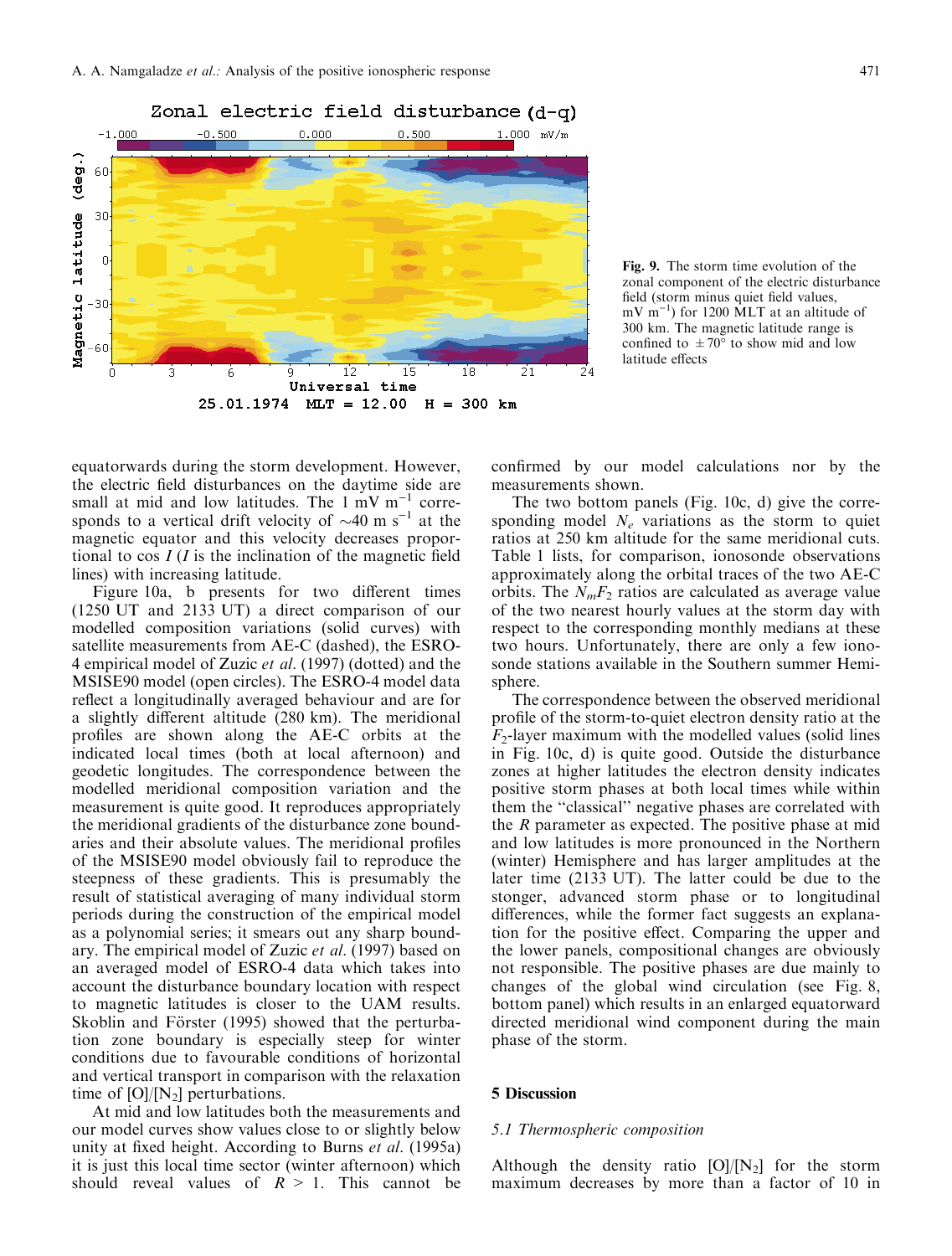

Fig. 10a-d. The thermospheric composition ratio (solid lines)  $R(O/N_2)$  is shown both for a fixed altitude of  $250 \text{ km}$  (a, b) and for a near constant pressure level at  $1.3 \times 10^{-5}$  Pa (c, d). Comparison with observations (upper panels) is made for two different UT according to AE-C satellite overflights at local afternoon near 4.1 LT (19°E) or 1250 UT, and b 15.8 LT (273°E) or 2133 UT. Shown are corresponding MSISE90 model values (open circles) and the AE-C measurements (dashed lines) reduced to 250 km altitude while ESRO-4 data according to the statistical model of Zuzic et al. (1997) are at 280 km (solid circles). c, d. This shows the modelled stormto-quiet ratios of electron density at 250 km altitude (*dashed*) and at the  $F_2$ -layer maximum  $(N_mF_2,$  full squares) (taken from Förster et al., 1999)

comparison with the quiet time reference level at high latitudes, at low to middle latitudes it does not decrease (at fixed altitudes) below the quiet level. This result arises from our model calculations for a moderate northern winter solstice storm at low solar activity (Fig. 4, right side, and Fig. 8, third panel).

The direct comparison of our model results with two different AE-C orbits during the storm and with ESRO-4 measurements sumarized in an empirical model of Zuzic et al. (1997) confirms this conclusion. Moreover, even the latitudinal profiles taken from the global empirical neutral gas model MSIS90E verify this fact despite failing to reproduce the steep latitudinal gradient at the transition to the disturbance region at higher latitudes (see Fig.  $10a$ , b). The same result is confirmed by numerous satellite observations of thermospheric composition at low to middle latitudes (Hedin et al., 1977; Prölss, 1982; Burrage *et al.*, 1992; Burns and Killeen, 1992; Burns et al., 1995b) as well as closer examination of [O] density by ground-based incoherent scatter and Fabry–Perrot measurements (Burnside et al., 1991). They show that the thermospheric response to a geomagnetic storm at low to middle latitudes consists of a quite moderate density increase of all atmospheric constituents, while the ratio  $R([O]/[N_2])$ remains around unity.

However, this is contrary to the predictions obtained in some recent storm modelling studies using major thermospheric general circulation models (Rishbeth et al., 1987; Crowley et al., 1989; Fuller-Rowell et al., 1991, 1994). This conflicting result is also discussed by Burns et al. (1995a, b). In their modelling study of the

geomagnetic storm on November 24, 1982, Burns et al. (1995a) have a 20% to 50% change in the  $[O]/[N_2]$  ratio between storm and quiet time at low and middle latitudes (at fixed altitudes, see their Fig. 2). For a small band some  $10^{\circ}$  latitude wide in the evening to midnight sector of the mid-latitude winter hemisphere just adjacent to the disturbance region they even find a  $80-90\%$ enhancement in the  $[O]/[N_2]$  ratio.

Rishbeth (1998) discusses the question of how the thermospheric circulation affects the thermospheric composition and consequently the ionospheric  $F_2$ -layer densities. A modelling study by Rishbeth and Müller-Wodarg (1999) on geomagnetically quiet global circulation and thermospheric composition effects using the coupled thermosphere-ionosphere-plasmasphere model CTIP (Fuller-Rowell et al., 1996; Millward et al., 1996; Field *et al.*, 1998) shows that large  $[O/N_2]$  ratios are formed in the winter high (subauroral) latitudes, especially in ``far-from-pole'' areas (e.g. around geographic latitudes 70°-80°N at 90°E for northern winter solstice). These are regions of strong downwelling within the global thermospheric seasonal circulation from the summer to winter hemisphere due to the sparse energy input there (not sunlit in winter). Rishbeth and Müller-Wodarg (1999) argue that horizontal wind smoothes out these  $[O/N<sub>2</sub>]$  maxima. During storm time, both the horizontal and the vertical transport is enlarged and the resulting effect for the composition ratio change  $R(O)$  $N_2$ ) seems to level in accordance with our modelling results.

The large increase of  $R(O/N_2)$  in the storm-perturbed thermosphere discussed by Burns et al. (1995a) could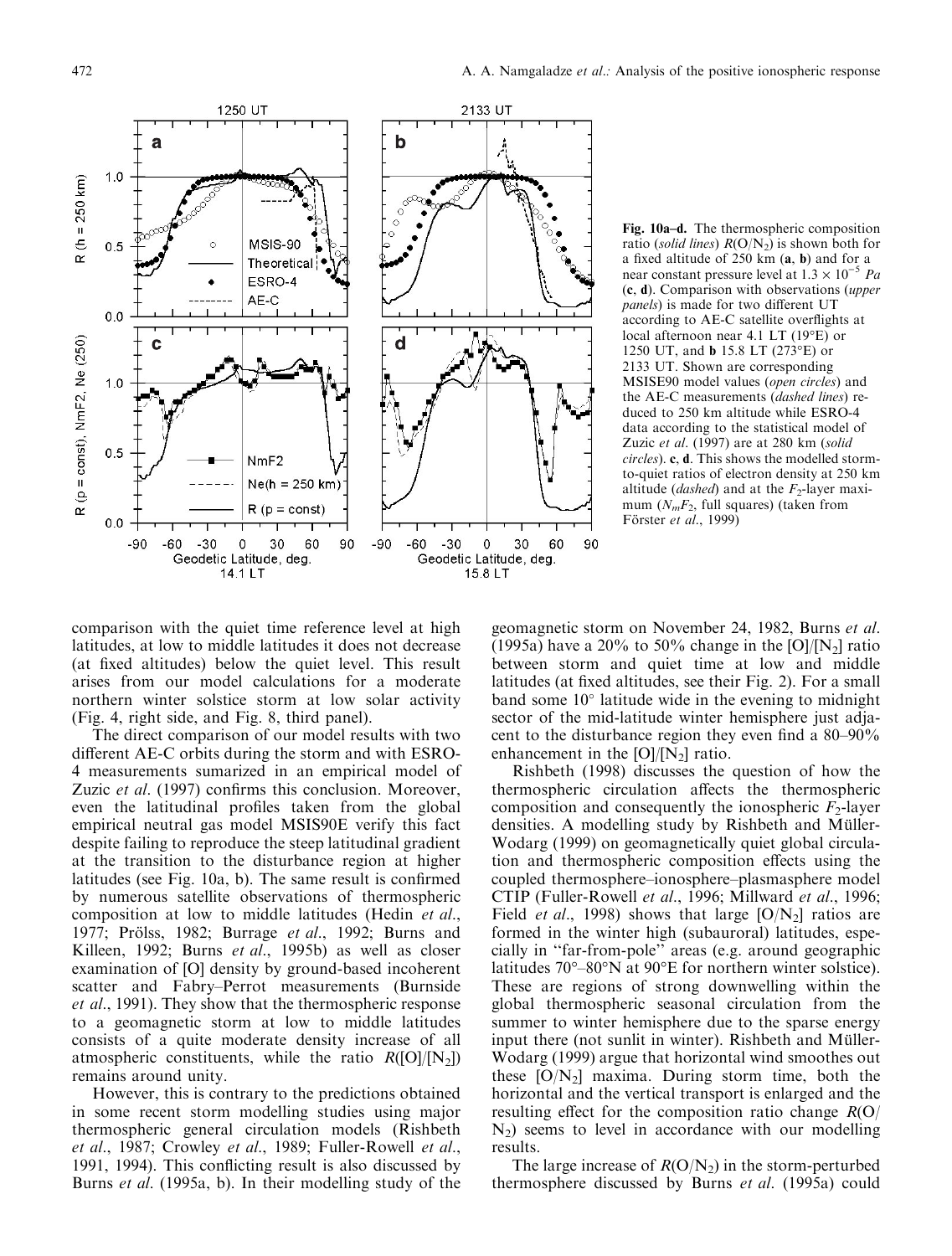Table 1. Ionosonde observations near AE-C overflights at 1250 UT and 2133 UT respectively

| Ionosonde                                                                            | Geodetic  | Geodetic | $N_mF_2^{\text{storm}}$     |
|--------------------------------------------------------------------------------------|-----------|----------|-----------------------------|
| Station                                                                              | longitude | latitude | $N_m F_2$ <sup>median</sup> |
| 25 January 1974, 1200-1300 UT AE-C orbit                                             |           |          |                             |
| at $\sim$ 19°E or $\sim$ 14.1 hours LT                                               |           |          |                             |
| Loparskaya                                                                           | 33.0      | 68.0     | 1.828                       |
| Kiruna                                                                               | 20.4      | 67.8     | 1.989                       |
| Sodankyla                                                                            | 26.6      | 67.4     | 1.939                       |
| Lycksele                                                                             | 18.8      | 64.7     | 1.357                       |
| Arkhangelsk                                                                          | 40.5      | 64.4     | 1.402                       |
| Nurmijarvi                                                                           | 24.6      | 60.5     | 1.401                       |
| Leningrad                                                                            | 30.7      | 60.0     | 1.217                       |
| Uppsala                                                                              | 17.6      | 59.8     | 1.268                       |
| Moscow                                                                               | 37.3      | 55.5     | 1.361                       |
| Kaliningrad                                                                          | 20.6      | 54.7     | 1.110                       |
| Juliusruh/Rügen                                                                      | 13.4      | 54.6     | 1.206                       |
| Miedzeszyn                                                                           | 21.2      | 52.2     | 1.181                       |
| De Bilt                                                                              | 5.2       | 52.1     | 1.106                       |
| Lindau                                                                               | 10.1      | 51.6     | 1.053                       |
| Kiev                                                                                 | 30.5      | 50.5     | 1.055                       |
| Dourbes                                                                              | 4.6       | 50.1     | 0.850                       |
| Freiburg                                                                             | 7.6       | 48.1     | 1.035                       |
| Bekescsaba                                                                           | 21.2      | 46.7     | 1.087                       |
| Poitiers                                                                             | 0.3       | 46.6     | 0.967                       |
| Sofia                                                                                | 23.4      | 42.7     | 0.967                       |
| Athens                                                                               | 23.6      | 38.0     | 1.035                       |
| Johannesburg                                                                         | 28.1      | $-26.1$  | 1.124                       |
| Hermanus                                                                             | 19.2      | $-34.4$  | 1.263                       |
| Syowa Base                                                                           | 39.6      | $-69.0$  | 0.752                       |
| 25 January 1974, 2100-2200 UT, AE-C orbit<br>at $\sim$ 273°E or $\sim$ 15.8 hours LT |           |          |                             |
| Resolute Bay                                                                         | 265.1     | 74.7     | 0.899                       |
| Churchill                                                                            | 265.8     | 58.8     | 0.183                       |
| Winnipeg                                                                             | 265.6     | 49.8     | 0.276                       |
| Ottawa                                                                               | 284.1     | 45.4     | 0.470                       |
| Boulder                                                                              | 254.7     | 40.0     | 0.489                       |
| Wallops Island                                                                       | 284.5     | 37.8     | 0.807                       |
| Huancayo                                                                             | 284.7     | $-12.0$  | 1.591                       |
| Conception                                                                           | 287.0     | $-36.6$  | 0.704                       |

also be a specific phenomenon due to high solar activity or because of the extremely strong storm conditions of their case study. These enhancements of the  $O/N_2$  ratio were found to occur immediately adjacent to a region of strong  $O/N_2$  decrease and is very narrow (about 10°). Only two cases have thus far been shown which represent two succeeding orbits during an extremely strong and extended disturbance period (Burns et al., 1995a).

Zuzic *et al.* (1997) mentioned that the  $[O]/[N_2]$ increases as discussed by Burns et al. (1995a) may not be a salient feature of the disturbed thermosphere. ProLess et al. (1998) repeated the magnetic storm modelling of December 8, 1992 (Burns et al., 1995b) using both the TIGCM and the CTIM. They compared both simulations with neutral gas measurements of the Dynamics Explorer 2 satellite and found that both models significantly overestimate the increase in the  $O/N_2$  density ratio at mid and low latitudes (on a constant pressure surface). Similarly, both models predict ionization density increases in the regions of predicted  $O/N_2$  ratio increase which are far from those positive storm effects really observed there by ionosondes (Prölss *et al.*, 1998).

The AE-C measurements in Fig. 10b slightly exceed unity near  $15^{\circ}$  geodetic latitude, but this is insignificant. Skoblin and Mikhailov (1996) have studied the low to mid latitude ratio  $R(N_2/O)$  using all available data of ESRO-4. They applied a special method to minimize the errors of data reduction and found no cases of storm time drop of the  $N_2/O$  ratio below unity (i.e.,  $O/N_2$ ) above 1.0). On the contrary, there are some hints that a slight decrease of  $R(O/N_2)$  takes place at fixed height at low latitudes, but no increase.

## 5.2 Dynamic storm development

numerical uncertainty.

The storm time neutral gas redistribution is a very dynamic process. This is the most obvious result of the comprehensive, time dependent model runs. It is effected by the generation of large-scale gravity waves in the auroral heating zones (see Fig. 8) and the transition to a storm time global neutral gas circulation which differs significantly from the geomagnetically quiet pattern (Fig. 7). Further, it comprises general (global) but locally different neutral temperature and density enhancements (Fig. 8), and finally a thermospheric composition change at high to middle latitudes but no significant change of composition at low to middle latitudes, as was discussed in Subsect. 5.1.

The thermospheric dynamic processes are illustrated in Figs.  $2-4$  and  $7-8$  and compared with storm developments resulting from the use of the empirical MSIS90E model in storm modelling. The results of our theoretical model calculations are as follows. The disturbance of the atomic oxygen concentration differs significantly from MSISE90 at the earlier stages of the magnetic storm but it tends to approach the MSISE90 distribution during the storm development (Fig. 2). MSISE90 gives a maximum of the [O] disturbance near the geographic equator at every UT moment whereas in our numerical modelling the disturbance propagates from auroral latitudes toward the equator. Therefore, numerical simulations which make use of the MSISE90 empirical neutral gas model produce static, intermediate frozen states which do not correspond to the real dynamic behaviour of the thermosphere. Only later in the magnetic storm development at the end of the main storm phase do the two disturbance patterns (MSISE90 and full theoretical model run) converge (see Fig. 2 left and right side, respectively).

The disturbance of molecular nitrogen is confined to high latitudes (more than 50° geomagnetic latitude) being larger in the winter hemisphere both in the MSISE90 empirical model, and much larger in our theoretical model calculations (Fig. 3). The neutral composition disturbance of the  $[O]/[N_2]$  ratio is located in the same region as the  $[N_2]$  disturbances and nowhere is the value of storm to quiet ratio of  $[O]/[N_2]$  above 1.0, both in the MSISE90 empirical model and in our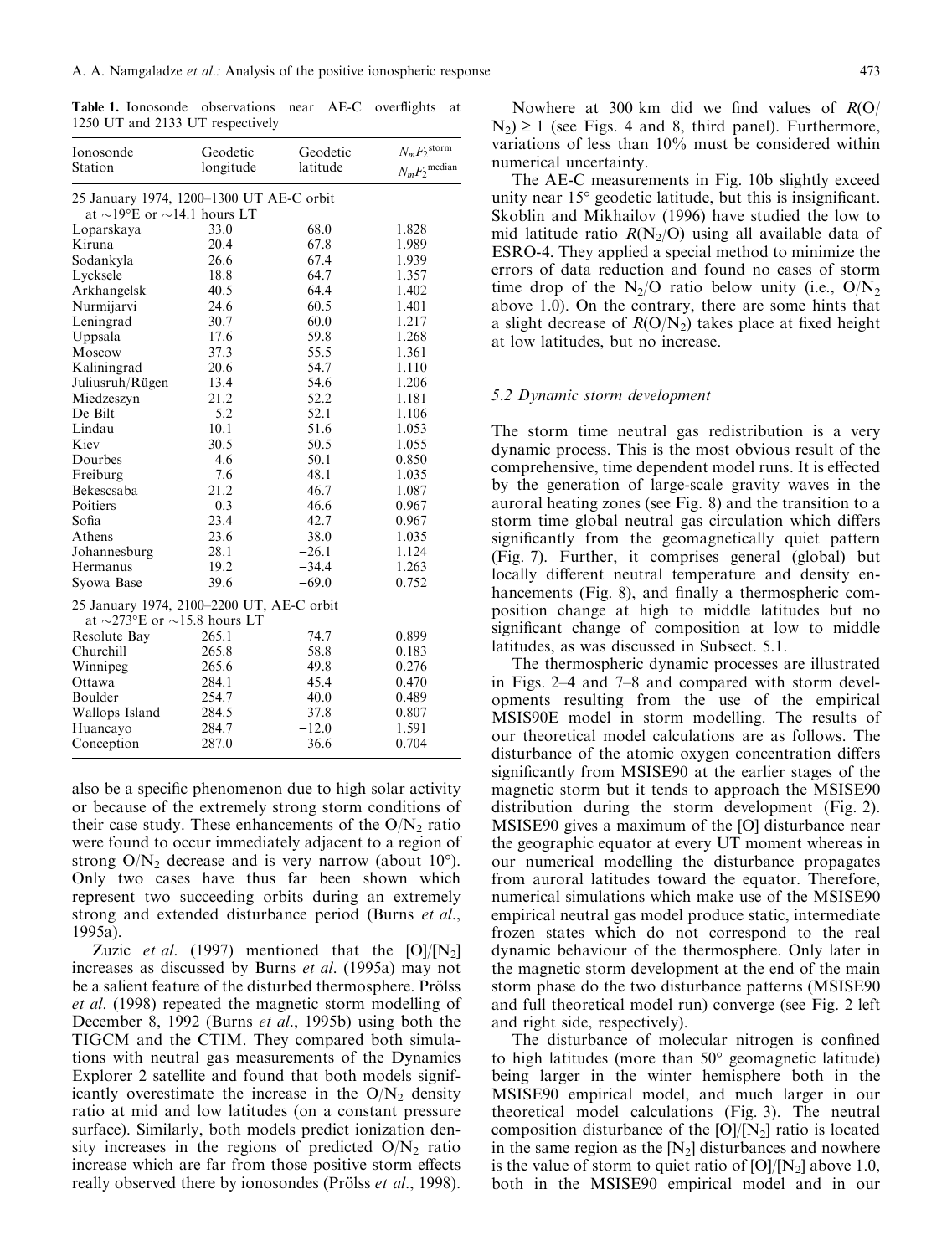theoretical model calculations. Their relative amplitudes, however, differ quite significantly within the subauroral disturbance regions (Fig. 4).

The heating at auroral and subauroral latitudes causes an upwelling. This upward flow tends to decrease the ratio of light gas to heavy gas concentrations, in particular the  $[O]/[N_2]$  ratio (Rishbeth *et al.*, 1987; Rishbeth, 1998). As the vertical winds are closely related to the divergence and convergence of the horizontal wind system, the large-scale disturbance wind circulation (Fig. 7) suggests that the high to middle latitude upwelling should be completed by downwelling at low to middle latitudes.

The lack of significant deviations of the  $R(O/N_2)$ parameter from unity at low to middle latitudes points to some additional physical process there which prevents the change of the composition ratio by neutral gas downwelling within a broad altitudinal range  $\approx 200-$ 400 km). Prölss (1982) has already suggested the possible nonthermal increase of the lighter constituents atomic oxygen and helium relative to the heavier constituents argon and molecular nitrogen, i.e. some nonthermal contributions to composition changes (or their prevention).

To investigate this effect more closely we analyzed the deviation of [O] from the diffusive equilibrium for two different magnetic local time cuts along the geomagnetic meridians versus altitude. Figure 3 in Förster et al. (1999) shows the simulation output regarding the nonthermal effect for the end of the main storm phase  $(24 \text{ UT}$  on January 25). The nonthermal effect for the light thermospheric constituent [O] is clearly height dependent with largest deviations at the lower boundary. During storm time the height range of the nonequilibrium distribution of atomic oxygen expands by about 50 km toward higher altitudes. The effect is stronger and more extended towards lower latitudes at the Southern (summer) Hemisphere than at the winter hemisphere. The nonthermal deviations of the [O] density near the turbopause (about  $100-140$  km altitude) has consequences for the height profile above.

According to Rishbeth and Müller-Wodarg (1999), the vertical distributions of O and  $N_2$  may depart appreciably from diffusive equilibrium at heights up to about 160 km, especially in the summer hemisphere where there is strong upwelling. Förster *et al.* (1999) showed quantitative estimations of the deviation of [O] from the diffusive equilibrium for different MLT and latitudes both during quiet and disturbed conditions as deduced from the modelling study of the present storm interval. They showed that the deviations begin below about 200 km and increase with decreasing height and have a level of  $10\% - 15\%$  at about 150 km altitude. During disturbed conditions the deviations are larger, especially in the summer hemisphere.

Mikhailov et al. (1997) estimated the relative importance of non-barometric effects with respect to purely thermal storm effects for low solar activity conditions using ESRO-4 observations. They showed that the nonthermal deviations are storm-time dependent and depend as well from the actual prehistory of the storm.

According to their estimates, these effects can reach about 35% of the thermal expansion at 250 to 350 km altitude (Mikhailov et al., 1997).

## 5.3 Positive ionospheric storm

The positive phase of the ionospheric storm dominates on the dayside during the first day of the storm development and is more intense in the winter hemisphere (Fig. 5 and bottom panel of Fig. 8). Its time evolution correlates well with the meridional thermospheric wind disturbances.

Comparison with data from a global network of ionosonde stations (hourly  $N_mF_2$  measurements of about 50 observatories, not shown here) confirmed in general the model calculations. They show an extended positive storm phase mainly in the Northern (winter) Hemisphere during the second half of the first storm day January 25. For illustration and in comparison with Fig. 10c, d, we included in Table 1 the measured  $N_mF_2$  ratio of disturbed to quiet data (monthly median values served as quiet time reference) measured with ionosondes along the meridians and near the local time of the AE-C over flights. The comparison with the upper two panels of Fig. 10a, b shows that at both local times the "classical" negative phases are generally correlated with the  $R(O)$  $N_2$ ) parameter as expected. Outside the disturbance zones toward middle and low latitudes the electron density indicates positive storm phases. Comparing the upper and the lower panels, compositional changes are obviously not responsible for these positive phases.

A similar investigation of the ionospheric  $F_2$ -layer response to geomagnetic activity using a global network of ionosonde data was performed recently by Field and Rishbeth (1997). They interpret the results of their statistical study for middle and low latitudes in terms of the "composition change theory" of the  $F_2$ -layer storms in a similar way as we have here (Field *et al.*, 1998). They conclude "that changes in thermospheric composition appear to explain adequately changes in the  $F_2$ layer electron density under disturbed conditions between 50°S and 50°N magnetic latitude'' based on composition variations at a fixed pressure level (not at fixed height as in our study). This is inconsistent with our results. But they notice that "in the winter hemisphere the ionospheric points are mostly well above the MSIS-90 (compositional) curves, usually by  $0.1–0.2$ on the logarithmic scale. The dismatch in winter may be due to inaccuracies in MSIS-90, or to the use of wrong inputs to represent quiet and disturbed conditions in the MSIS-90 model, or because composition changes alone are not responsible for the winter effect" (Field and Rishbeth, 1997). We believe that the last assumption is correct. However, we can add that at low latitudes the  $F<sub>2</sub>$  maximum does not follow the constant pressure level movements because of the small inclination of the geomagnetic field lines which allows vertical plasma movements mainly (if not only) due to electromagnetic drift. That is why we prefer to use the fixed height for comparisons of thermospheric and ionospheric varia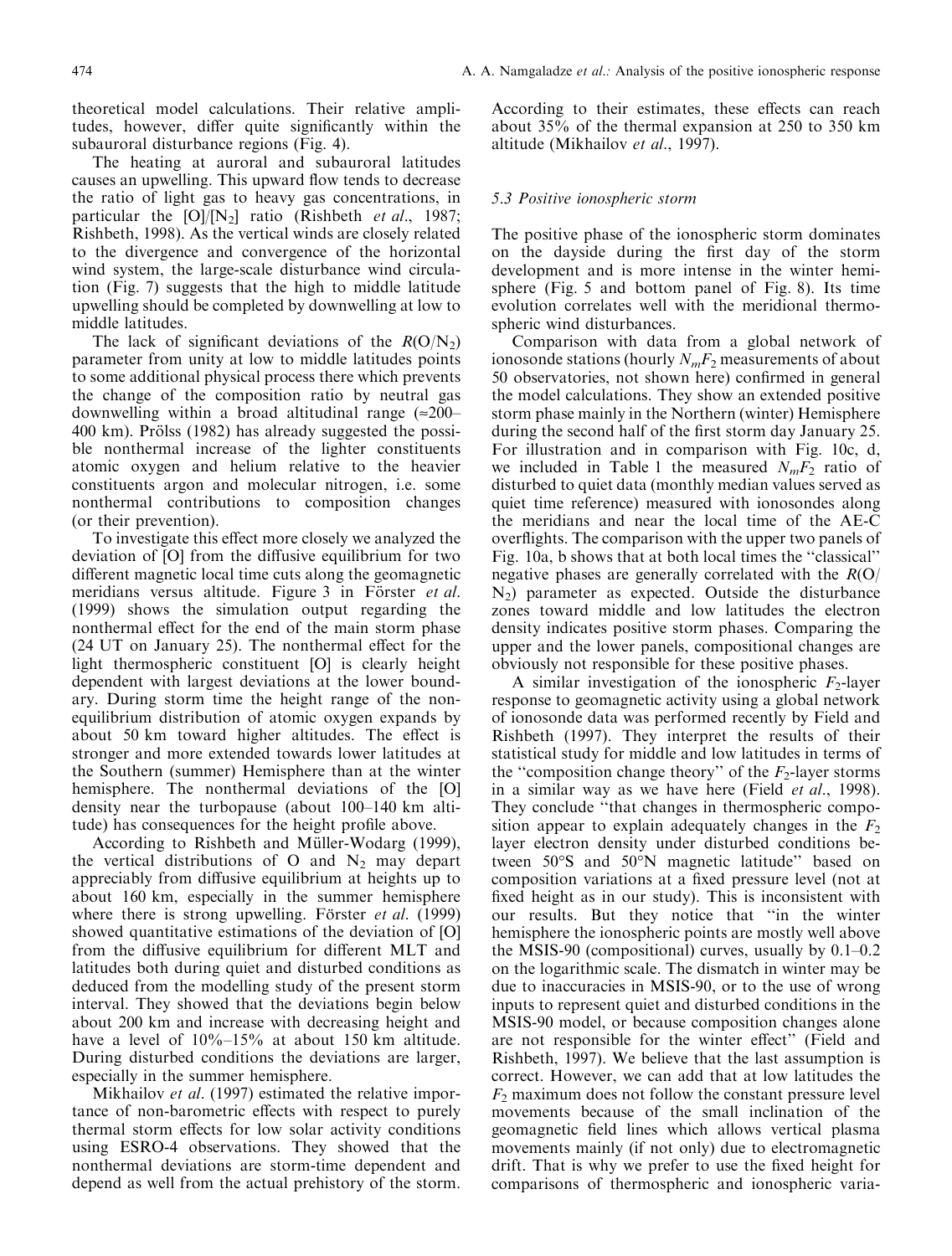tions. Nevertheless, our results for fixed pressure level (lower panels at Fig. 10) also reveal no direct correlation between R and  $N_mF_2$  disturbances whereas the latter correlates with meridional wind disturbances.

Thus we can conclude that the positive phase of the ionospheric storm is created by thermospheric winds which cause an upwelling of the ionospheric  $F_2$ -region plasma at middle latitudes along the geomagnetic field lines to heights where the ion loss rate is lower. At low latitudes this enhanced plasma is moved equatorwards by the oppositely directed thermospheric winds blowing from the northern and southern high latitudes.

We have calculated self-consistently the electric fields both of magnetospheric and dynamo origin in our modelling study. As Fig. 9 shows, the shielding of the magnetospheric electric field is highly effective and prevents the penetration of large electric field disturbances toward mid and low latitudes. But there are indications of quasi simultaneous changes of the disturbance zonal electric field component (e.g. near 0300 UT and 1200 UT). They coincide with rapid increases of the AE index or the cross-polar potential drop respectively (see Fig. 1) and are of short duration  $(\sim 1 \text{ h})$ . This could be due to some weak penetration effects resulting from magnetospheric electric field changes. In general, however, continuous disturbance electric fields are present during the storm day which are probably due to the disturbance dynamo. They help to create positive ionospheric disturbances during daytime at mid to low latitudes. But their contribution is much less (except, possibly, at the magnetic equator) in comparison with the meridional wind disturbance amplitudes.

The positive effect is partially caused by the absolute density enhancement of all neutral constituents. For daylight conditions enhanced [O] density favours ion production; loss processes are also enhanced, but to a lesser extent. According to Mikhailov et al. (1995) (Appendix B) this is first true for the longitudinal sector where the storm onset took first place at local night-time hours, hence in the American sector for our case study (Fig. 10b, d).

The negative F-region electron density disturbance does not always directly correlate with the neutral composition behavior. The best correlation is at subauroral and adjacent mid latitudes, but apparently competing effects exist (compare Figs. 4 and 5 as well as the two lower panels in Fig. 8). The most likely candidates are precipitation and electromagnetic ion drift effects (ion transport and heating) at the winter high latitudes. In the Southern (summer) Hemisphere, the negative phase has already begun during the first storm day to propagate equatorward to middle and low latitudes.

## 6 Conclusions

Our modelling case study shows that the global numerical Upper Atmosphere Model (UAM) describes the modelled situation of a moderate magnetic storm during northern winter solstice under low solar activity quite satisfactorily both for thermospheric and

ionospheric parameter disturbances. We conclude that the main cause for the positive ionospheric storm phase is an upwelling and equatorward moving of the ionospheric  $F_2$ -region plasma by thermospheric winds with additional (but not important) contributions from some other processes. The meridional neutral wind component moves the plasma at mid latitudes along the geomagnetic field lines to the heights where the ion loss rate is lower. At low latitudes this enhanced plasma is moved equatorwards by the oppositely directed thermospheric winds blowing from the northern and southern high latitudes. Electromagnetic drifts due to penetrating magnetospheric electric fields and dynamo action could also play a role. It appears that neutral compositon changes in the mid- to low-latitude thermosphere as recently suggested by TGCM studies (e.g., Burns et al., 1995a) do not play a significant role for positive ionospheric storms although some contributions arise from the general thermal expansion and nonthermal distribution effects.

The negative phase is a combination of the effects of the neutral composition changes dominating at subauroral and adjacent mid latitudes and those of precipitation, ion transport and heating due to electric fields at high latitudes.

Acknowledgements. This work was supported by the Grant 98-05- 64145 of the Russian Foundation for Basic Research. The ionosonde data were provided from the World Data Centre C1 for Solar-Terrestrial Physics; the delivery of ionosonde data from the two stations Johannesburg and Hermanus by Lee-Anne McKinnell is gratefully acknowledged. In addition, the authors would like to thank Richard Holme for his assistance with English style and grammar.

Topical Editor M. Lester thanks G. Millward and H. Rishbeth for their help in evaluating this paper.

#### References

- Burns, A. G., and T. J. Killeen, The equatorial neutral thermosphere response to geomagnetic forcing, Geophys. Res. Lett., 19, 977±980, 1992.
- Burns, A. G., T. J. Killeen, G. R. Carignan, and R. G. Roble, Large enhancements in the  $O/N_2$  ratio in the evening sector of the winter hemisphere during geomagnetic storms, J. Geophys. Res., 100, 14 661-14 671, 1995a.
- Burns, A. G., T. J. Killeen, W. Deng, G. R. Carignan, and R. G. Roble, Geomagnetic storm effects in the low- to middle-latitude upper thermosphere, *J. Geophys. Res.*, 100, 14673-14691, 1995b.
- Burnside, R. G., C. A. Tepley, M. P. Sulzer, T. F. Fuller-Rowell, D. G. Torr, and R. G. Roble, The neutral thermosphere at Arecibo during geomagnetic storms, J. Geophys. Res., 96, 1289-1301, 1991.
- Burrage, M. D., V. J. Abreu, N. Orsini, C. G. Fesen, and R. G. Roble, Geomagnetic activity effects on the equatorial neutral thermosphere, *J. Geophys. Res.*, 97, 4177-4187, 1992.
- Crowley, G., B. A. Emery, R. G. Roble, H. C. Carlson Jr., and D. J. Knipp, Thermospheric dynamics during September 18-19, 1984, 1. Model simulations, *J. Geophys. Res.*, **94,** 16925-16944, 1989.
- Danilov, A. D., and L. D. Morozova, Ionospheric storms in the  $F_2$ -region. Morphology and physics (review), Geomagn. Aeron. (Engl. translation), 25, 593–605, 1985.
- Dickinson, R. E., E. C. Ridley, and R. G. Roble, A threedimensional general circulation model of the thermosphere, J. Geophys. Res., 86, 1499-1512, 1981.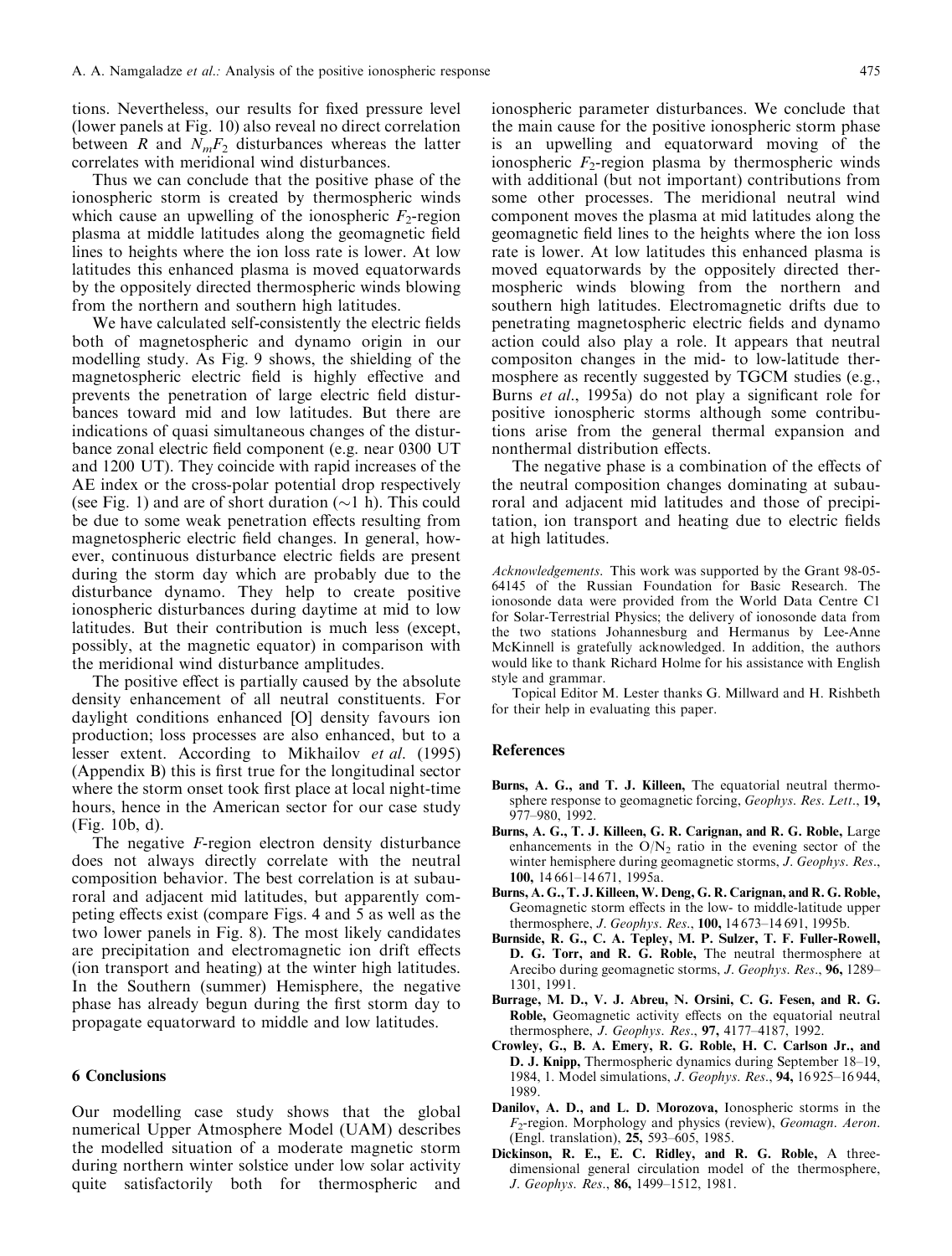- Dickinson, R. E., E. C. Ridley, and R. G. Roble, Thermospheric general circulation with coupled dynamics and composition, J. Atmos. Sci., 41, 205-219, 1984.
- Fejer, B. G., and L. Scherliess, Time dependent response of equatorial ionospheric electric fields to magnetospheric disturbances, Geophys. Res. Lett., 22, 851-854, 1995.
- Field, P. R., and H. Rishbeth, The response of the ionospheric F2-layer to geomagnetic activity: an analysis of worldwide data, J. Atmos. Solar-Terr. Phys., 59, 163-180, 1997.
- Field, P. R., H. Rishbeth, R. J. Moffett, D. W. Idenden, G. H. Millward, and A. D. Aylward, Modelling composition changes in F-layer storms, J. Atmos. Solar-Terr. Phys.,  $60$ , 523-543, 1998.
- Förster, M., A. A. Namgaladze, and R. Y. Yurik, Thermospheric composition changes deduced from geomagnetic storm modelling, Geophys. Res. Lett., 26, 2625-2628, 1999.
- Fuller-Rowell, T. J., and D. Rees, A three-dimensional timedependent global model of the thermosphere, J. Atmos. Sci., 37, 2545±2567, 1980.
- Fuller-Rowell, T. J., and D. Rees, Derivation of a conservation equation for a mean molecular weight for a two-constituent gas within a three-dimensional, time-dependent model of the thermosphere, Planet. Space Sci., 31, 1209-1222, 1983.
- Fuller-Rowell, T. J., D. Rees, S. Quegan, R. J. Moffett, and G. J. Bailey, Interactions between neutral thermospheric composition and the polar ionosphere using a coupled ionosphere-thermosphere model, J. Geophys. Res., 92, 7744-7748, 1987.
- Fuller-Rowell, T. J., D. Rees, S. Quegan, R. J. Moffett, and G. J. Bailey, Simulation of the seasonal and universal time variations of the high-latitude thermosphere and ionosphere using a coupled three-dimensional model, Pure Appl. Geophys., 127, 189±218, 1988.
- Fuller-Rowell, T. J., D. Rees, B. A. Tinsley, H. Rishbeth, A. S. Rodger, and S. Quegan, Modelling the response of the thermosphere and ionosphere to geomagnetic storms: effects of a midlatitude heat source,  $Adv. Space Res., 10, 215-223, 1990.$
- Fuller-Rowell, T. J., D. Rees, H. Rishbeth, A. G. Burns, T. L. Killeen, and R. G. Roble, The composition change theory of F-region storms: a reassessment, J. Atmos. Terr. Phys., 53, 797±815, 1991.
- Fuller-Rowell, T. J., M. V. Codrescu, R. J. Moffett, and S. Quegan, Response of the thermosphere and ionosphere to geomagnetic storms, J. Geophys. Res., 99, 3893-3914, 1994.
- Fuller-Rowell, T. J., D. Rees, S. Quegan, R. J. Moffett, M. V. Codrescu, and G. H. Millward, A coupled thermosphereionosphere model (CTIM), in STEP handbook on ionospheric models, Ed. R. W. Schunk, 217-238, Utah State University, USA, 1996.
- Hall, C. M., A. Brekke, O. V. Martynenko, and A. A. Namgaladze, Modelling turbulent energy dissipation in the high-latitude mesosphere, J. Atmos. Solar-Terr. Phys., 60, 331-336, 1998.
- Hardy, D. A., M. S. Gussenhoven, and E. A. Holeman, A statistical model of auroral electron precipitation, J. Geophys. Res., 90, 4229±4248, 1985.
- Hedin, A. E., P. Bauer, H. G. Mayr, G. R. Carignan, L. H. Brace, H. C. Brinton, A. D. Parks, and D. T. Pelz, Observations of neutral composition and related ionospheric variations during a magnetic storm in February 1974, J. Geophys. Res., 82, 3183– 3189, 1977.
- Jones, K. L., and H. Rishbeth, The origin of storm increases of midlatitude F-layer electron concentration, J. Atmos. Terr. Phys., 33, 391±401, 1971.
- Korenkov, Y., F. Bessarab, V. Klimenko, V. Surotkin, and V. Smertin, Numerical modelling of the thermosphere-ionosphere coupling during substorm,  $Adv. Space Res., 18, 41–44, 1996a.$
- Korenkov, Y. N., V. V. Klimenko, M. Förster, V. A. Surotkin, and J. Smilauer, Global modelling study (GSM TIP) of the ionospheric effects of excited  $N_2$ , convection and heat fluxes by comparison with EISCAT and satellite data for 31 July 1990, Ann. Geophysicae, 14, 1362-1374, 1996b.
- Leontyev, S. V., A. A. Namgaladze, A. N. Namgaladze, and N. N. Bogdanov, Thermospheric meridional winds in the vicinity of the auroral zone: observations and modelling, J. Atmos. Solar-Terr. Phys., 60, 215-226, 1998.
- Matuura, N., Theoretical models of ionospheric storms, Space Sci. Rev., 13, 129-189, 1972.
- Mikhailov, A. V., M. G. Skoblin, and M. Förster, Day-time  $F2$ -layer positive storm effect at middle and lower latitudes, Ann. Geophysicae, 13, 532-540, 1995.
- Mikhailov, A. V., M. Förster, and M. G. Skoblin, An estimate of the non-barometric effect in [O] height distribution at low latitudes during magnetically disturbed periods, J. Atmos. Solar-Terr.  $Phys., 59, 1209–1215, 1997.$
- Millward, G. H., R. J. Moffett, S. Quegan, and T. J. Fuller-Rowell, A coupled thermosphere-ionosphere-plasmasphere model (CTIP), in STEP handbook on ionospheric models, Ed. R. W. Schunk, 239-280, Utah State University, USA 1996.
- Namgaladze, A. A., Y. N. Korenkov, V. V. Klimenko, I. V. Karpov, F. S. Bessarab, V. A. Surotkin, T. A. Glushchenko, and N. M. Naumova, Global model of the thermosphere-ionosphere-protonosphere system, Pure Appl. Geophys., 127, 219-254, 1988.
- Namgaladze, A. A., Y. N. Korenkov, V. V. Klimenko, I. V. Karpov, V. A. Surotkin, and N. M. Naumova, Numerical modelling of the thermosphere-ionosphere-protonosphere system, J. Atmos. Terr. Phys., 53, 1113-1124, 1991.
- Namgaladze, A. A., O. V. Martynenko, A. N. Namgaladze, M. A. Volkov, Y. N. Korenkov, V. V. Klimenko, I. V. Karpov, and F. S. Bessarab, Numerical simulation of an ionospheric disturbance over EISCAT using a global ionospheric model, J. Atmos. Terr. Phys., 58, 297-306, 1996.
- Namgaladze, A. A., O. V. Martynenko, and A. N. Namgaladze, Global model of the upper atmosphere with variable latitudinal integration step, Geomagn. Aeron. Int., 1, 53-58, 1998a.
- Namgaladze, A. A., O. V. Martynenko, M. A. Volkov, A. N. Namgaladze, and R. Y. Yurik, High-latitude version of the global numerical model of the Earth's upper atmosphere, Proc. Murmansk State Technical University, 1, 23-84, 1998b.
- Namgaladze, A. A., A. N. Namgaladze, and M. A. Volkov, Seasonal effects in the ionosphere-thermosphere response to the precipitation and field-aligned current variations in the cusp region, Ann. Geophysical, 16, 1283-1298, 1998c.
- Peymirat, C., A. D. Richmond, B. A. Emery, and R. G. Roble, A magnetosphere thermosphere ionosphere electrodynamics general circulation model, J. Geophys. Res., 103, 17467-17477, 1998.
- Prölss, G. W., Magnetic storm associated perturbations of the upper atmosphere: recent results obtained by satellite-borne gas analyzers, Rev. Geophys. Space Phys., 18, 183-202, 1980.
- Prölss, G. W., Latitudinal structure and extension of the polar atmospheric disturbance, J. Geophys. Res., 86, 2385-2396, 1981.
- Prölss, G. W., Perturbation of the low-latitude upper atmosphere during magnetic substorm activity, *J. Geophys. Res.*, 87, 5260-5266, 1982.
- Prölss, G. W., On explaining the local time variation of ionospheric storm effects, Ann. Geophysicae, 11, 1-9, 1993.
- Prölss, G. W., Ionospheric F-region storms, in Handbook of atmospheric electrodynamics, Ed. H. Volland, vol 2, 195-248, CRC Press, Boca Raton, 1995.
- Prölss, G. W., Magnetic storm associated perturbations of the upper atmosphere, in Magnetic storms, Eds. T. Tsurutani, W. D. Gonzalez, Y. Kamide, and J. K. Arballo, vol 98 of Geophysical Monograph, 227-241, American Geophysical Union, 1997.
- Prölss, G. W., S. Werner, M. V. Codrescu, T. J. Fuller-Rowell, A. G. Burns, and T. L. Killeen, The thermospheric-ionospheric storm of December 8, 1982: model predictions and observations, Adv. Space Res., 22, 123-128, 1998.
- Richmond, A. D., E. C. Ridley, and R. G. Roble, A thermosphere/ ionosphere general circulation model with coupled electrodynamics, Geophys. Res. Lett., 19, 601-604, 1992.